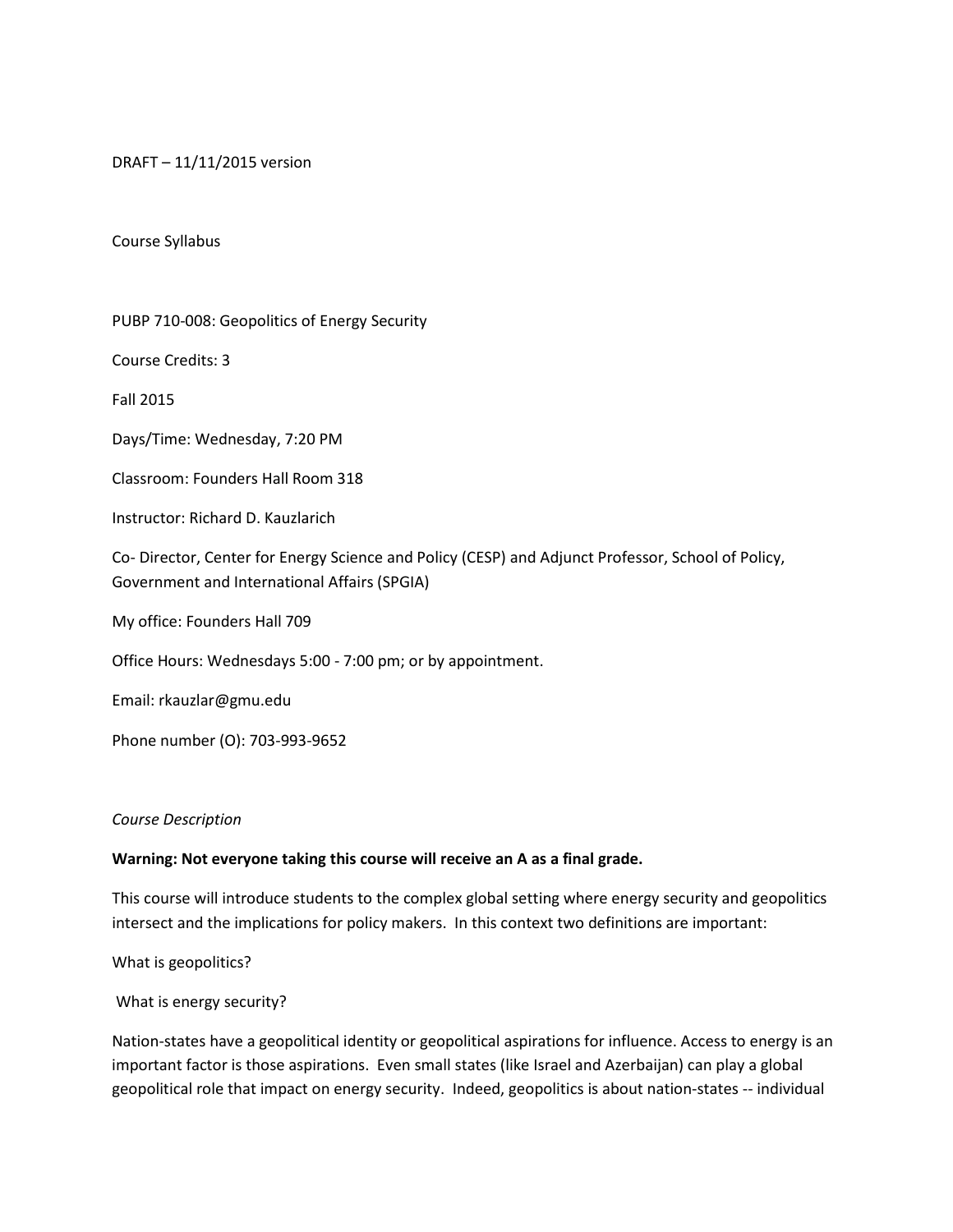states or groupings (formal or informal) of nation-states like the EU. Nation-states are able to influence developments beyond their borders related to access to, and transportation of, natural resources. Students will learn about hard and soft power impacts and the political significance of strategically important geography. Students will learn how energy security relates to: (a) unhindered access to energy from domestic or foreign sources; (b) the transportation of energy at competitive world prices without hindrance; (c) independence from foreign sources; and (d) the important relationship between climate change and energy security. All of this against the global shift from the geopolitics of energy scarcity to the geopolitics of energy abundance.

Energy Security may be about security of supply, demand, infrastructure, environment, and the global climate. People everywhere want abundant, reliable (accessible on demand), clean and affordable energy from diverse sources. Energy Security may have political, economic, commercial, and military aspects. Perceptions of geopolitics and energy security are more important than reality – a reality that is changing more rapidly and unpredictably than at any time in the past 100 years. While we will look globally, our focus will be on developments in the Western Hemisphere and Eurasia.

## *Blackboard*

This class will use Blackboard (mymasonportal.gmu.edu) as the authoritative source of all information related to PUBP 710-008. It will contain the class syllabus, course readings (except for the required books as noted below), session content, and assignments. All written assignments must be submitted via Blackboard. Assignments submitted via e-mail or in hard copy will not be accepted. All grades and feedback will be provided via Blackboard.

*Course Materials* 

Required books

Yergin, Daniel **The Quest: Energy, Security and the Remaking of the Modern World**, The Penguin Press, New York, 2011

LeVine, Steve. **The Powerhouse: Inside the Invention of a Battery to Save the World**, Viking, New York, 2015

Kalicki, Jan H. and David L. Goldwyn. **Energy & Security: Strategies for a World in Transition**, Woodrow Wilson Press, Washington, DC, 2013.

These will be the core texts for the course. Specific sections of the texts will be assigned as relevant to the topics under discussion in each session.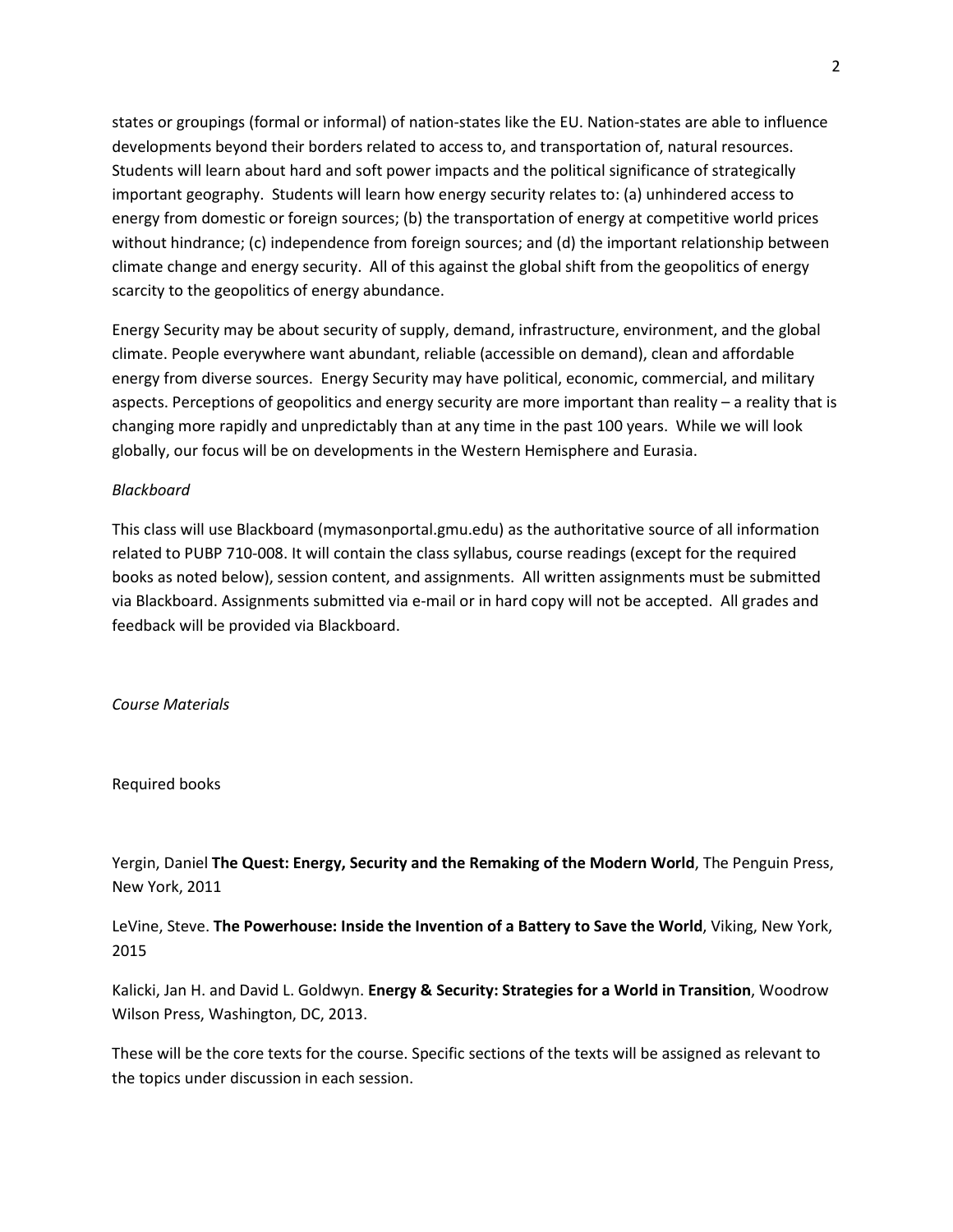Recommended books

Gustafson, Thane. **Wheel of Fortune**, Belknap Press, Boston, 2012.

LeVine, Steve **The Oil and the Glory**, Random House, Inc., New York, 2007

De Vasconcelos, Alvaro ed., **Global Trends 2030 - Citizens in an interconnected and polycentric world**, European Union Institute for Security Studies, EUISS, Paris, 2012 [http://www.iss.europa.eu/uploads/media/ESPAS\\_report\\_01.pdf](http://www.iss.europa.eu/uploads/media/ESPAS_report_01.pdf)

National Intelligence Council **Global Trends 2030: Alternative Worlds**, Washington DC, 2012 <http://www.dni.gov/index.php/about/organization/national-intelligence-council-global-trends>

Tsalik, Svetlana **Caspian Oil Windfalls: Who Will Benefit?** Open Society Institute, New York, 2003

#### Periodical literature

For your weekly discussion outline read regularly from among

New York Times

Platt[s www.platts.com](http://www.platts.com/)

Financial Times

Moscow News

Times of India

Economist

. China Daily

RIGZONE [www.rigzone.com](http://www.rigzone.com/)

Breaking Energ[y http://breakingenergy.com/](http://breakingenergy.com/)

Quartz [www.qz.com](http://www.qz.com/)

POLITICO Pro Morning Energy [www.politico.eu](http://www.politico.eu/)

Additional related resource material

Energy Information Administration (EIA)[, www.eia.doe.gov](http://www.eia.doe.gov/)

International Energy Outlook, [www.eia.doe.gov/oiaf/ieo/index.html](http://www.eia.doe.gov/oiaf/ieo/index.html)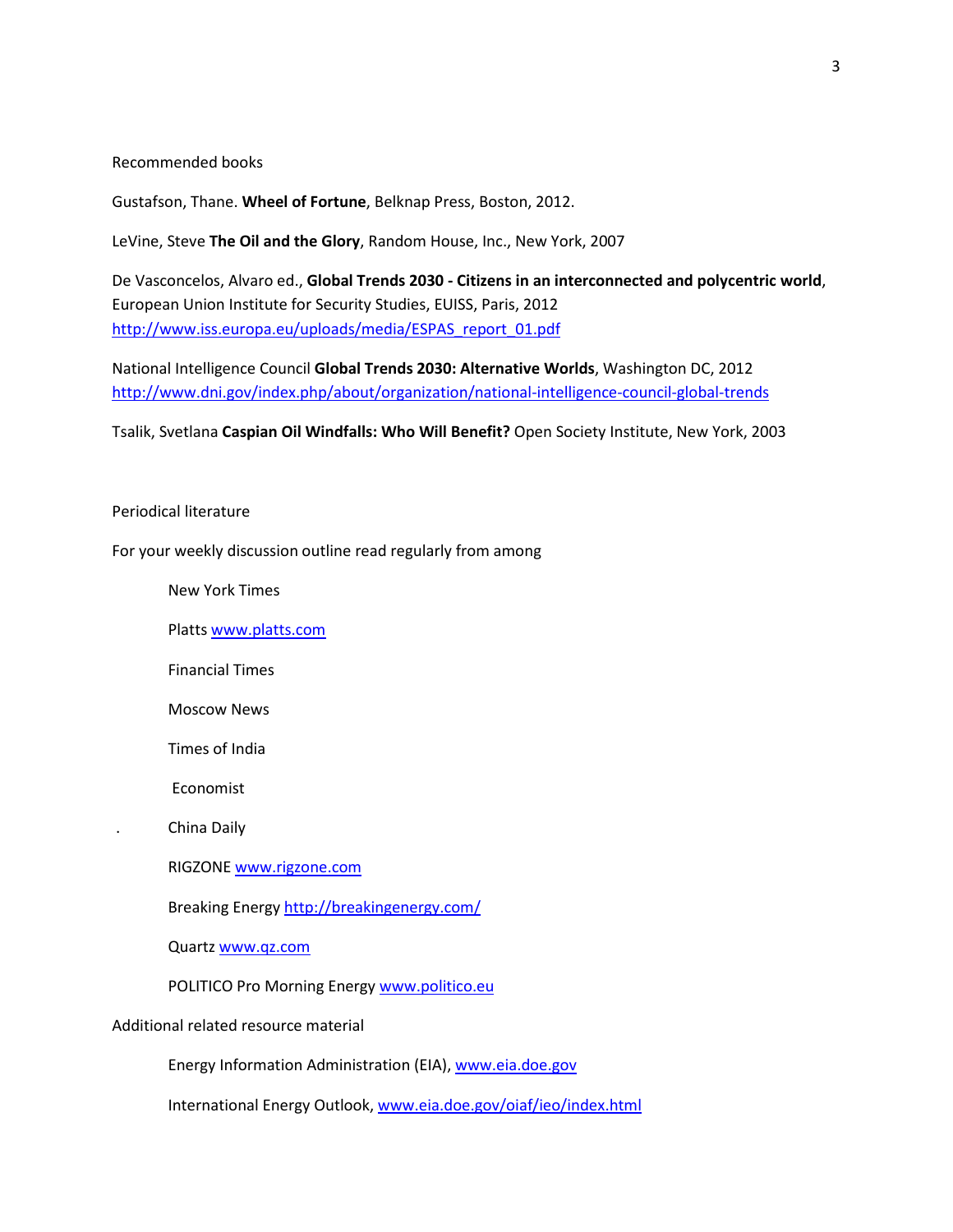International Energy Agency (IEA), [www.iea.org](http://www.iea.org/)

OPEC, World Oil Outlook,

[http://www.opec.org/opec\\_web/static\\_files\\_project/media/downloads/publications/WOO\\_201](http://www.opec.org/opec_web/static_files_project/media/downloads/publications/WOO_2014.pdf) [4.pdf](http://www.opec.org/opec_web/static_files_project/media/downloads/publications/WOO_2014.pdf)

BP Statistical World Review, [www.bp.com/statisticalreview](http://www.bp.com/statisticalreview)

Shell Scenarios, [www.shell.com/scenarios](http://www.shell.com/scenarios)

EU Commission Energy Directorate, [http://ec.europa.eu/energy/index\\_en.html](http://ec.europa.eu/energy/index_en.html)

U.S. Department of Energy[, www.energy.gov](http://www.energy.gov/)

UK Department of Energy and Climate Change, <http://www.decc.gov.uk/>

Atlantic Council Energy & Environment[, http://www.acus.org/program/energy-and-environment](http://www.acus.org/program/energy-and-environment)

Bipartisan Policy Center Energy Project,<http://bipartisanpolicy.org/projects/energy-project>

Baker Institute Energy Forum,<http://bakerinstitute.org/programs/energy-forum>

Belfer Center The Geopolitics of Energy Project, http://belfercenter.ksg.harvard.edu/project/68/geopolitics of energy project.html

Brookings Energy Security Initiative[, http://www.brookings.edu/about/projects/energy-security](http://www.brookings.edu/about/projects/energy-security)

Carnegie Endowment Program on Energy and Climate <http://carnegieendowment.org/programs/global/index.cfm?fa=proj&id=108>

Clingendael International Energy Programme (CIEP[\) http://www.clingendaelenergy.com/](http://www.clingendaelenergy.com/)

Congressional Research Service (CRS)[, http://ncseonline.org/nle/crs/](http://ncseonline.org/nle/crs/)

Council on Foreign Relations Energy/Environment, <http://www.cfr.org/issue/energyenvironment/ri17>

CSIS Energy and National Security Program, [http://csis.org/program/energy-and-national](http://csis.org/program/energy-and-national-security)**[security](http://csis.org/program/energy-and-national-security)** 

Independent Petroleum Association of America (IPAA[\) http://www.ipaa.org/economics-analysis](http://www.ipaa.org/economics-analysis-international/economic-reports/)[international/economic-reports/](http://www.ipaa.org/economics-analysis-international/economic-reports/)

Institute for Energy Research[, http://instituteforenergyresearch.org/](http://instituteforenergyresearch.org/)

National Petroleum Council Report, Facing the Hard Truths about Energy [http://downloads.connectlive.com/events/npc071807/pdf-downloads/Facing\\_Hard\\_Truths-](http://downloads.connectlive.com/events/npc071807/pdf-downloads/Facing_Hard_Truths-Report.pdf)[Report.pdf](http://downloads.connectlive.com/events/npc071807/pdf-downloads/Facing_Hard_Truths-Report.pdf)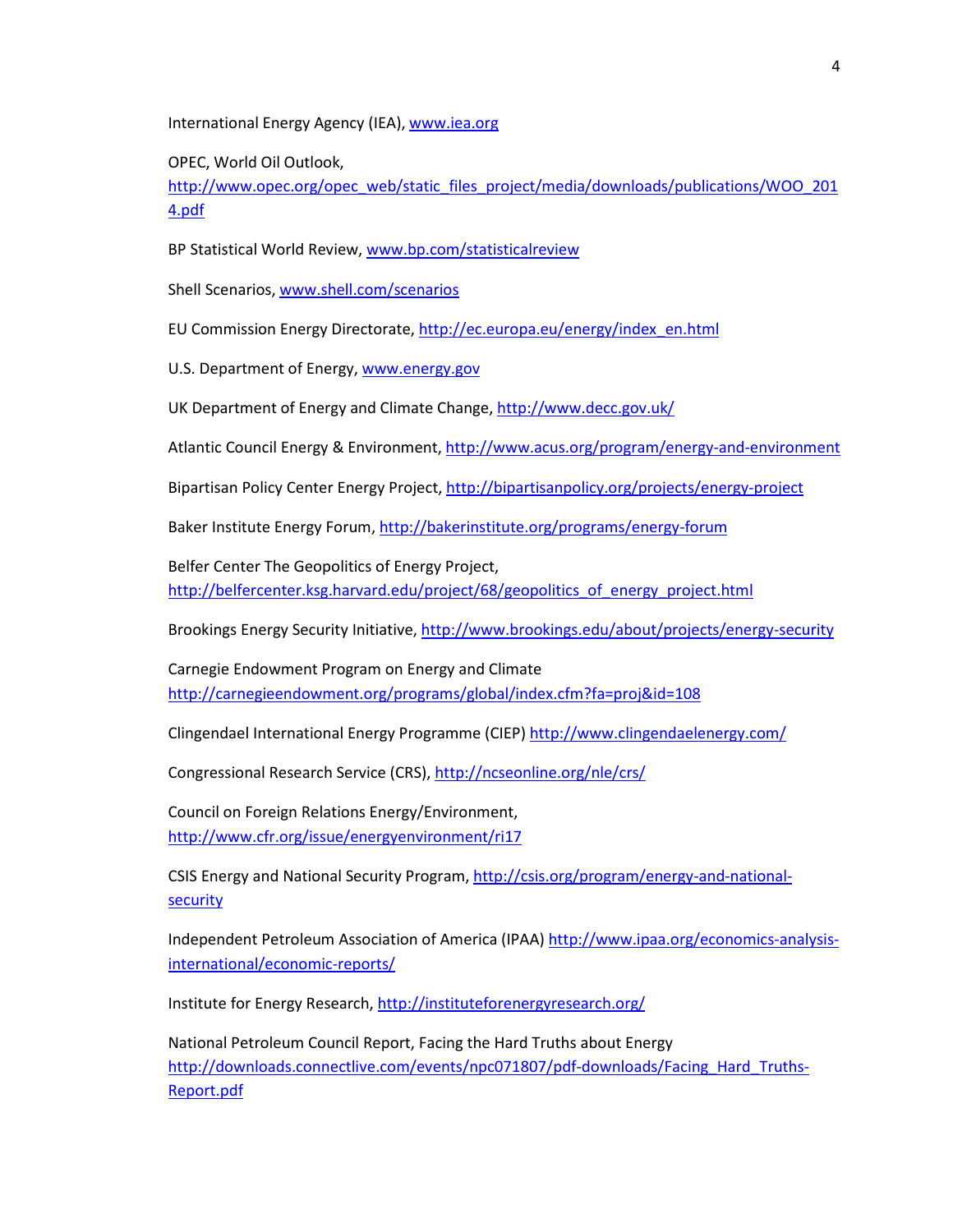NOAA, State of the Climate in 2012, <http://journals.ametsoc.org/doi/pdf/10.1175/2013BAMSStateoftheClimate.1>

EPA Carbon Pollution Standard[s http://www2.epa.gov/carbon-pollution-standards](http://www2.epa.gov/carbon-pollution-standards)

*Course Learning Objectives* 

#### **Knowledge and Understanding**

-- Understand and assess causes and effects of geopolitics on energy security, including climate change – and vice versa.

-- Relate past, present and likely future developments in the global energy sector to geopolitical changes and global trends.

-- Distinguish between the role national and corporate interests, and personal economic and political power objectives of leaders.

-- Assess the interrelationships among energy security, environmental and climate change objectives.

#### **Analytical Skills and Abilities**

-- Develop skills for processing information, developing hypotheses, and exploring cause and effect relationships.

-- Determine reliable information sources in an environment filled with conflicting, self-serving information designed to influence as much as inform.

-- Understand how analysis affects policy making.

### **Professional Development**

-- To effectively communicate policy-oriented research and analytical conclusions in written and oral form.

-- To learn tools and approaches for delivering presentations to senior policy makers.

-- To conceptualize complex technical issues for policy-makers in terms that enable senior officials to make decisions.

-- To follow instructions.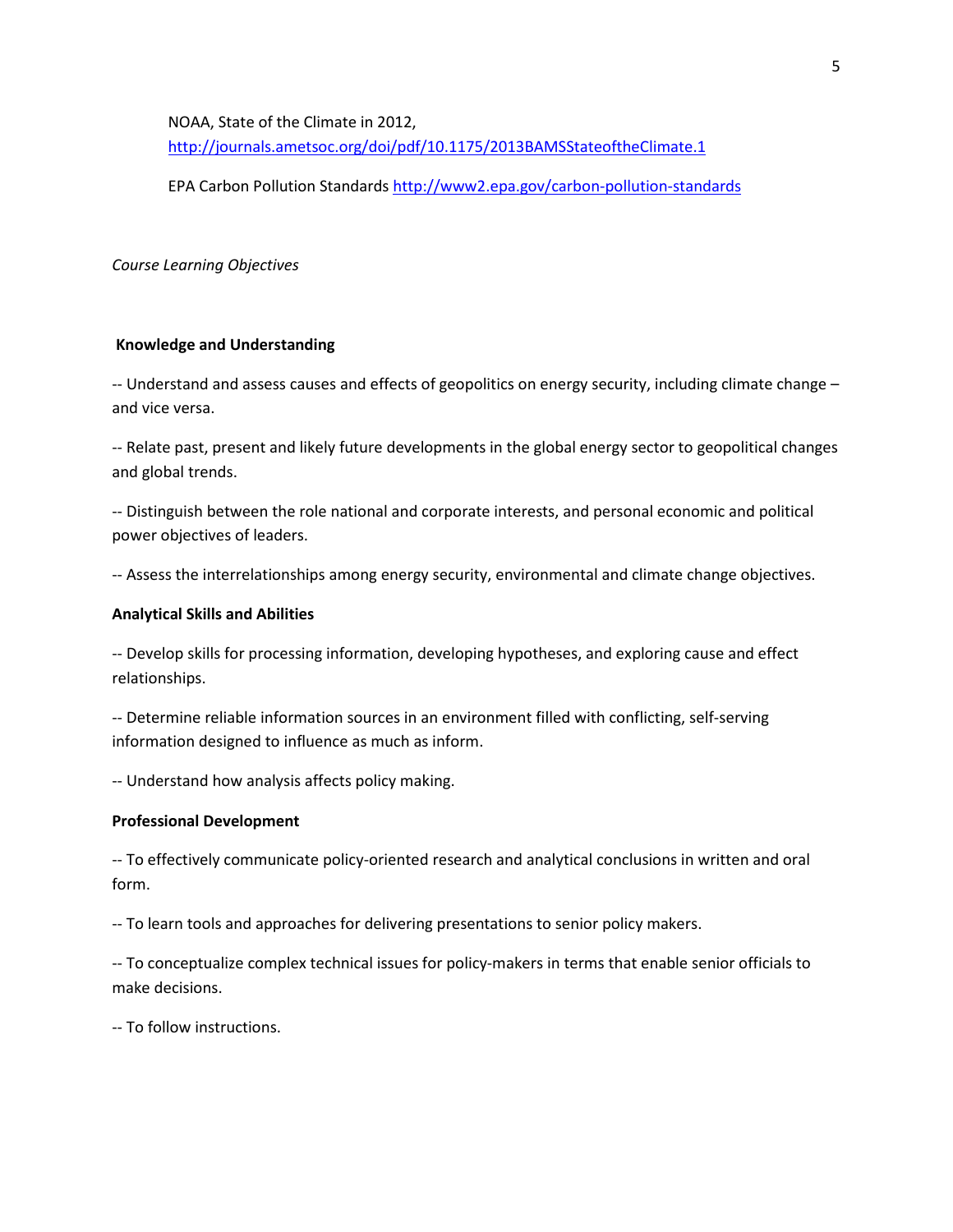## *Teaching and Learning Methods*

#### **Students are required to attend class**.

Students will prepare to discuss the reading assignments each week.

These classes will be discussion-based and lead off with an oral presentation of a relevant energy topic by selected students. Each student should be prepared to present each class.

If there is a guest speaker you will be expected to ask questions. You also will be expected to participate during class in critiquing both the oral presentations and assigned reading. If you do not contribute you will lose participation points. Unlike life in general, showing up is not enough to demonstrate participation in the class. If you must miss a class let me know.

# *Grade Table*

| Grade          | <b>Percent</b> |
|----------------|----------------|
| A              | 95-100%        |
| $A -$          | 90-94.9%       |
| $B+$           | 87-89.9%       |
| B              | 83-86.9%       |
| $B -$          | 80-82.9%       |
| $C+$           | 77-79.9%       |
| $\overline{C}$ | 70-76.9%       |
| D              | 60-69.9%       |
| F              | $< 60\%$       |

## *Grading and Performance*

- A. Weekly Presentations 15%
- B. Written Policy Paper 25%
- C. Oral Policy Briefing 15%
- D. Final exam 35%
- E. Attendance & participation in class 10%

#### **NOTE: Final class grades are non-negotiable.**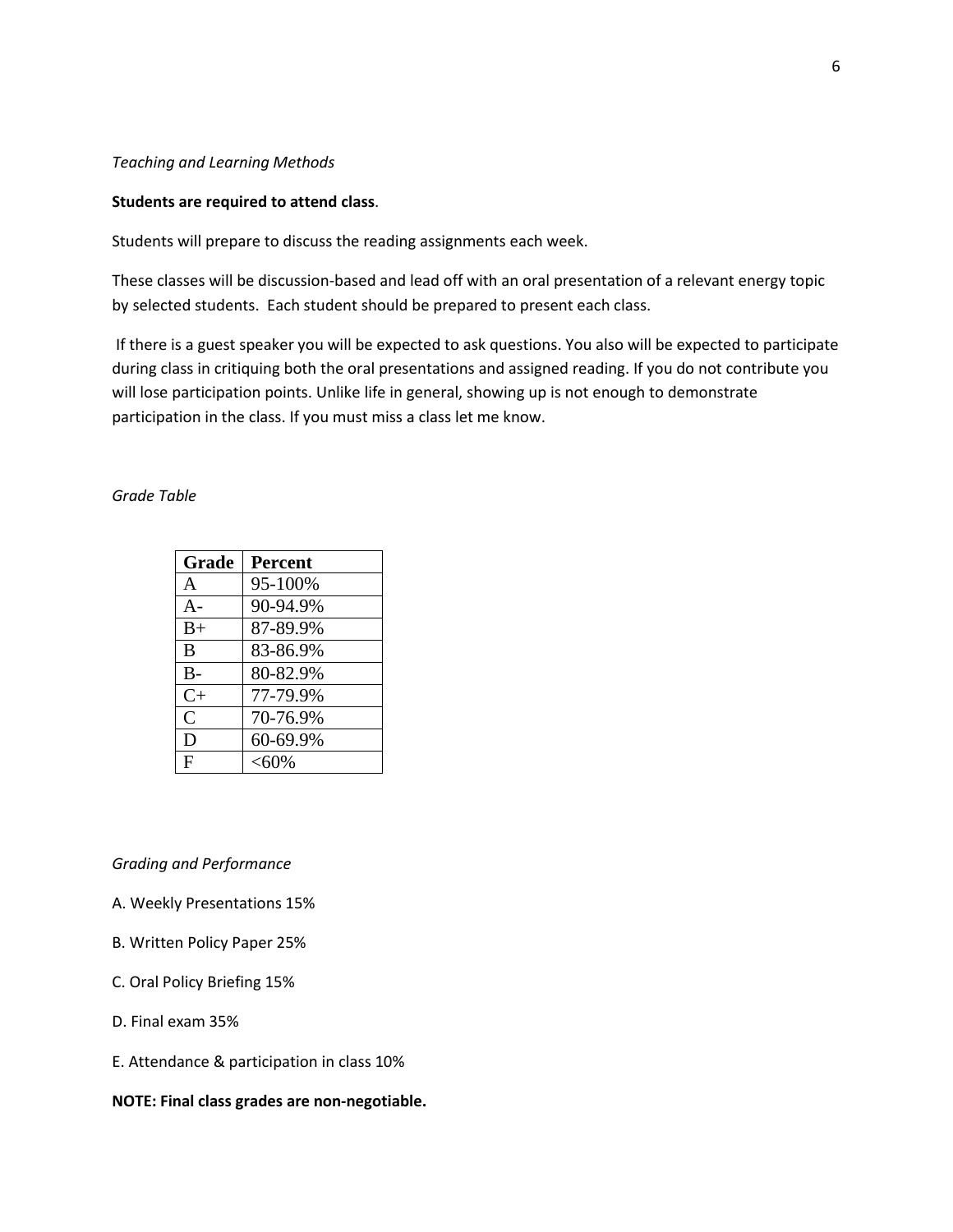## *Submission of Documents*

Students should use Microsoft Word (or MS Word compatible) word processing software. Please use Times New Roman font with font size of 12. Left, right, top and bottom page margins should be 1 inch only. **All papers should be double-spaced.** Assignments that do not follow these rules will lose 10% of total scored points. Deadlines will be indicated on assignments in Blackboard. All documents must be submitted on time via Blackboard.

## *Writing help*

Diana Hacker's A Pocket Manual of Style is the standard style manual for the School. It is available in the Bookstore. If you would like help with learning about how to compose your arguments or write more clearly, please contact the University Writing Center, http://writingcenter.gmu.edu

## *Disabilities*

If you are a student with a disability and you need academic accommodations, please see me and contact the Disability Resource Center (DRC) at 993-2474. All academic accommodations must be arranged through the DRC.

## *SPGIA Policy on Plagiarism*

The profession of scholarship and the intellectual life of a university as well as the field of public policy inquiry depend fundamentally on a foundation of trust. Thus any act of plagiarism strikes at the heart of the meaning of the university and the purpose of the School of Policy, Government and International Affairs (SPGIA). It constitutes a serious breach of professional ethics and it is unacceptable.

Plagiarism is the use of another's words or ideas presented as one's own. It includes, among other things, the use of specific words, ideas, or frameworks that are the product of another's work. Honesty and thoroughness in citing sources is essential to professional accountability and personal responsibility. Appropriate citation is necessary so that arguments, evidence, and claims can be critically examined.

Plagiarism is wrong because of the injustice it does to the person whose ideas are stolen. But it is also wrong because it constitutes lying to one's professional colleagues. From a prudential perspective, it is shortsighted and self-defeating, and it can ruin a professional career.

The SPGIA faculty takes plagiarism seriously and has adopted a zero tolerance policy. Any plagiarized assignment will receive an automatic grade of .F. This may lead to failure for the course, resulting in dismissal from the University. This dismissal will be noted on the student's transcript. For foreign students who are on a university-sponsored visa (e.g. F-1, J-1 or J-2), dismissal also results in the revocation of their visa.

To help enforce the SPGIA policy on plagiarism, all written work submitted in partial fulfillment of course or degree requirements must be available in electronic form so that it can be compared with electronic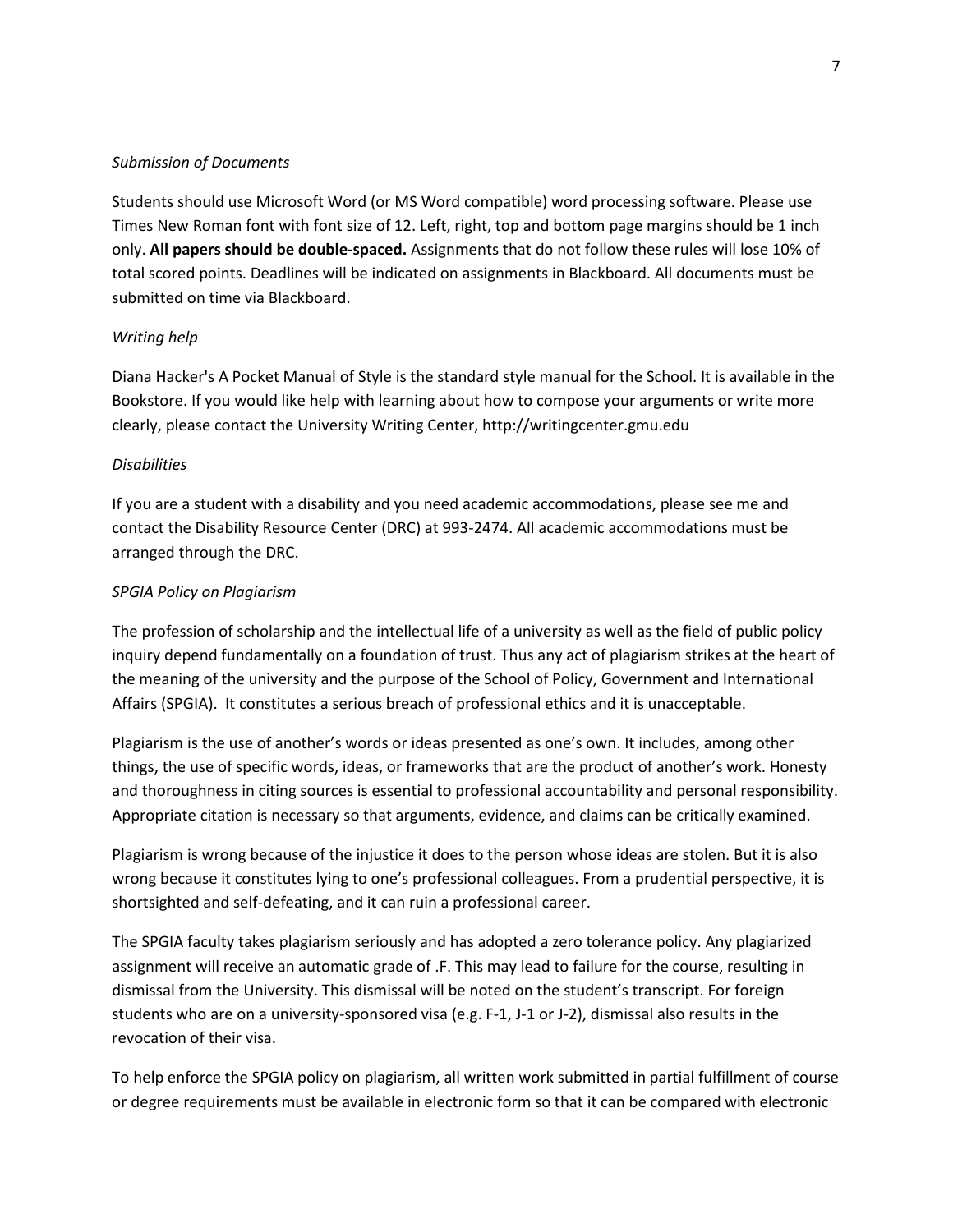databases, as well as submitted to commercial services to which the School subscribes. Faculty may at any time submit student's work without prior permission from the student. Individual instructors may require that written work be submitted in electronic as well as printed form. The SPGIA policy on plagiarism is supplementary to the George Mason University Honor Code; it is not intended to replace it or substitute for it.

# Resources:

Avoiding Plagiarism<http://writingcenter.gmu.edu/?cat=23>

Turnitin<http://wac.gmu.edu/program/newsletter/archive/fall2006/turnitin.htm>

#### *Assignment Details*

### I. Weekly Discussion

- A. Short discussion of energy topics relating to session that:
	- i) Have geopolitical significance
	- ii) Relate to energy security or climate change
	- iii) Technological developments with geopolitical or energy security implications
- B. Outline your presentation  $-3\frac{1}{2}$  minutes maximum -- one-page
	- i) Key point for policy maker (What's going on?) ii) Why important? (Why is it going on? What does it mean?) iii) Policy recommendations (What should the policy do about it?)
- C. Sources **separate page**. Specify source. Not just a link.

II. Policy Paper -- 10 page paper on a topic you suggest (see attached list of ideas on page 23) organized as follows:

- A. Key policy question (s)
- B. Time period
- C. Executive Summary
- D. Assumptions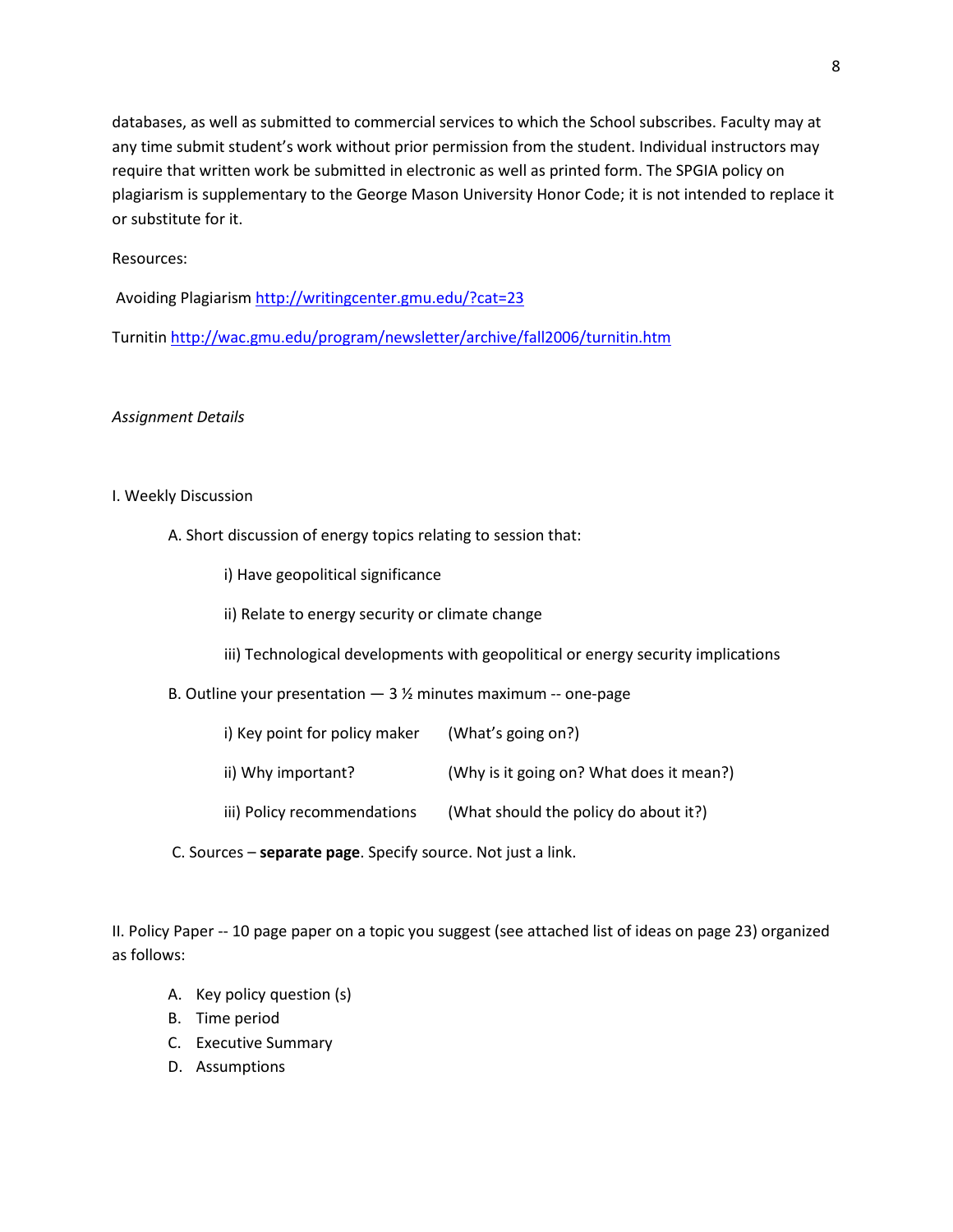- E. Analysis
	- i. Drivers
	- ii. Wild Cards
	- iii. Alternative outcomes
- F. Policy recommendations

Due Dates for elements in policy paper process:

- A. Concept paper (1/2 page) September 16
- B. Outline (1 page) October 14
- C. First draft (10 pages) November 11
- D. Final (10 pages) December 9 (ck)

III. December 9 Policy Oral Briefing (TBD)

LAST FALL'S TOPIC. MAY CHANGE. You will be assigned to teams representing Russia, India, China, the United States, and the EU. Consider your team as the negotiating team for your country to November 2015 meeting of the Conference of Parties (COP) of the Framework Convention on Climate Change (FCCC). All of you should be very excited since COP-21 will be held in Paris.

One of the readings for Session 4 -- Expectations for a New Climate Agreement -- is a fine status report on the COP-21 negotiating process as of late 2014.

Your task is to brief your country's foreign, environment and energy ministers (in the case of the EU, Commissioners). The outcome is to be a 10 minute oral presentation for the ministers. It should cover:

- Objectives for COP-21
- How these COP-21 objectives enhance your country(ies) energy security
- Potential allies in COP-21 negotiating setting
- Likely outcomes at COP-21

You can have no more than 2 power point slides (not required).

#### IV. Final Exam

A take home assignment (details to be provided toward the end of the semester)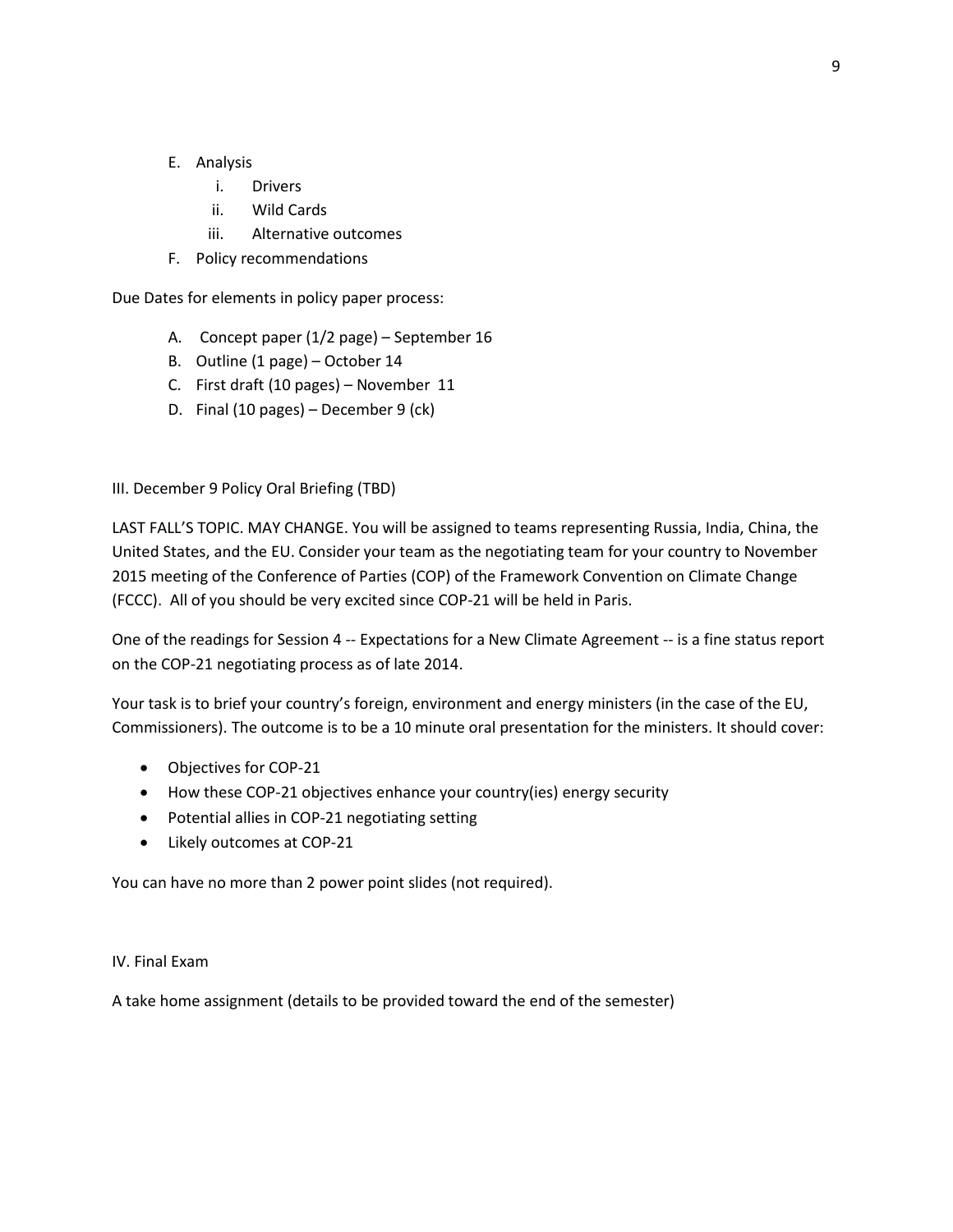# *Tentative Class Schedule*

( Readings will be adjusted throughout the semester. Details will be posted on Blackboard in the course Content folders for each session)

# **September 2 -- Session 1: Overview/Introduction -- Geopolitics and Energy Security**

Introductions

Review course content

Review requirements

Expectations

Use of Blackboard

Global Trends 2030. Director of National Intelligence. Washington, DC (Exec. Summary and pp 31-38) <http://globaltrends2030.files.wordpress.com/2012/12/global-trends-2030-november2012.pdf>

Levine, Steve "10 indicators you should watch to predict the geopolitics of energy" Quartz, October 19, 2012 <http://qz.com/17335/ten-indicators-you-should-watch-to-predict-the-geopolitics-of-energy/>

Masuda, Tatsuo. Security of energy supply and the geopolitics of oil and gas pipelines. European Review of Energy Markets- volume 2, issue 2, December 200[7 http://www.eeinstitute.org/european-review-of](http://www.eeinstitute.org/european-review-of-energy-market/erem5-article-masuda)[energy-market/erem5-article-masuda](http://www.eeinstitute.org/european-review-of-energy-market/erem5-article-masuda)

Oyvind Osterud and Michael Mayer. What is geopolitics? [http://www.geopoliticsnorth.org/index.php?option=com\\_content&view=article&id=45:article2&catid=1](http://www.geopoliticsnorth.org/index.php?option=com_content&view=article&id=45:article2&catid=1:latest-news) [:latest-news](http://www.geopoliticsnorth.org/index.php?option=com_content&view=article&id=45:article2&catid=1:latest-news)

Pascual, Carlos. The Geopolitics of Energy: From Security to Survival. Washington DC. Brookings Institution.2008

[http://www.brookings.edu/~/media/research/files/papers/2008/1/energy%20pascual/01\\_energy\\_pasc](http://www.brookings.edu/~/media/research/files/papers/2008/1/energy%20pascual/01_energy_pascual.pdf) [ual.pdf](http://www.brookings.edu/~/media/research/files/papers/2008/1/energy%20pascual/01_energy_pascual.pdf)

Nye, Joseph. "Shale Gas is America's Geopolitical Trump Card." The Wall Street Journal, June 8 2014 <http://online.wsj.com/articles/joseph-nye-shale-gas-is-americas-geopolitical-trump-card-1402266357>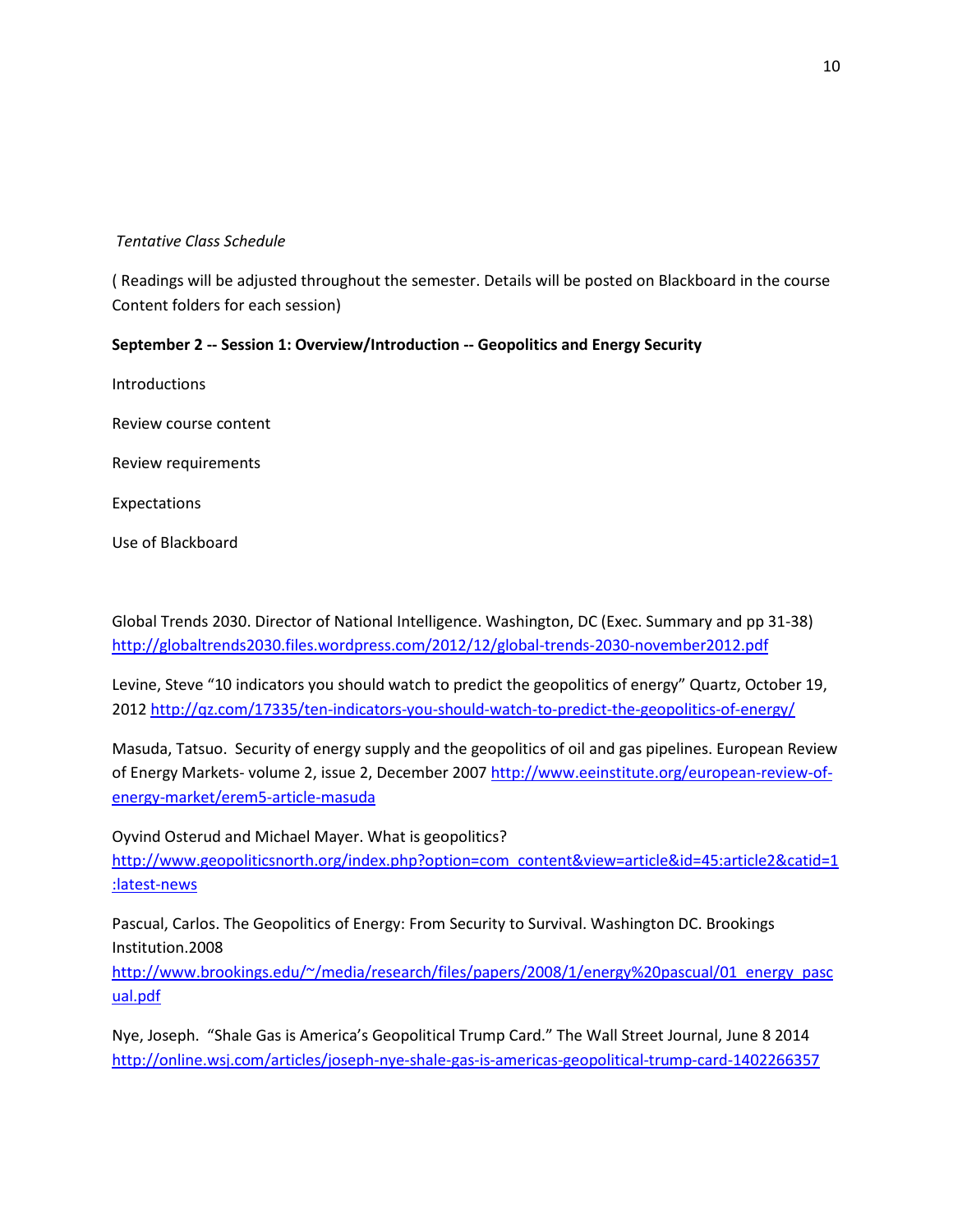Mackinder, H.J. "The Geopolitical Pivot of History," The Geographical Journal Vol 23. No4 (Apr.1904) [http://intersci.ss.uci.edu/wiki/eBooks/Articles/1904%20HEARTLAND%20THEORY%20HALFORD%20MAC](http://intersci.ss.uci.edu/wiki/eBooks/Articles/1904%20HEARTLAND%20THEORY%20HALFORD%20MACKINDER.pdf) [KINDER.pdf](http://intersci.ss.uci.edu/wiki/eBooks/Articles/1904%20HEARTLAND%20THEORY%20HALFORD%20MACKINDER.pdf)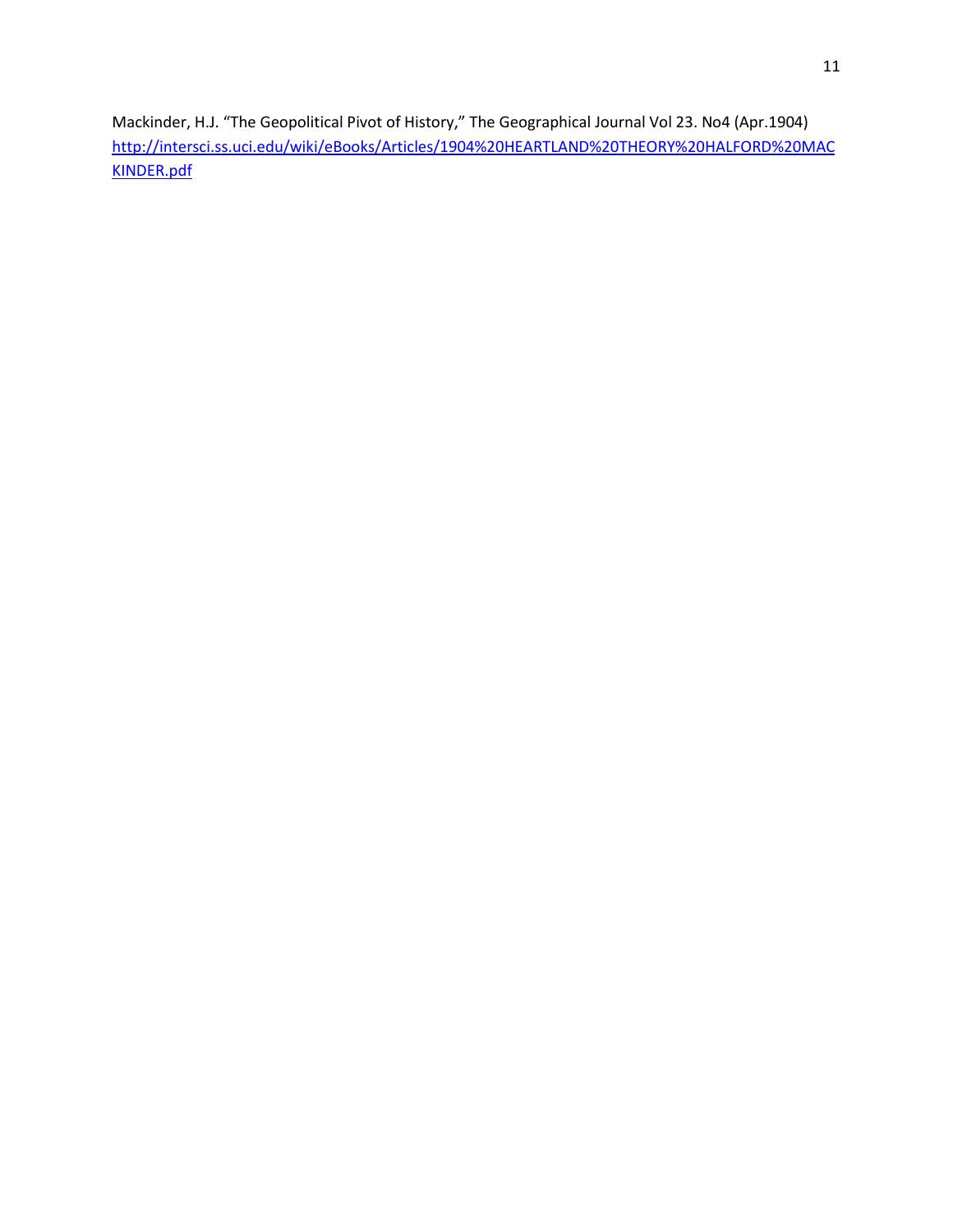### **September 9 -- Session 2: Energy Outlook -- Next Five Years**

Yergin

Chapter 8 The Demand Shock

Part 2 Securing the Supply

Kalicki and Goldwyn

Chapter 1 The Global Energy Outlook 25-68

World Energy Outlook in 2014. Executive Summary International Energy Agency. Paris France <http://www.iea.org/textbase/npsum/weo2014sum.pdf>

BP Statistical Review of World Energy June 2015 [http://www.bp.com/content/dam/bp/pdf/Energy](http://www.bp.com/content/dam/bp/pdf/Energy-economics/statistical-review-2015/bp-statistical-review-of-world-energy-2015-full-report.pdf)[economics/statistical-review-2015/bp-statistical-review-of-world-energy-2015-full-report.pdf](http://www.bp.com/content/dam/bp/pdf/Energy-economics/statistical-review-2015/bp-statistical-review-of-world-energy-2015-full-report.pdf)

BP Energy Outlook 2035. [http://www.bp.com/content/dam/bp/pdf/Energy-economics/energy-outlook-](http://www.bp.com/content/dam/bp/pdf/Energy-economics/energy-outlook-2015/Energy_Outlook_2035_booklet.pdf)[2015/Energy\\_Outlook\\_2035\\_booklet.pdf](http://www.bp.com/content/dam/bp/pdf/Energy-economics/energy-outlook-2015/Energy_Outlook_2035_booklet.pdf)

OPEC World Oil Outlook 2014

[http://www.opec.org/opec\\_web/static\\_files\\_project/media/downloads/publications/WOO\\_2014.pdf](http://www.opec.org/opec_web/static_files_project/media/downloads/publications/WOO_2014.pdf)

ExxonMobil 2014 The Outlook for Global Energy to 2040

[http://cdn.exxonmobil.com/~/media/Reports/Outlook%20For%20Energy/2014/2014-Outlook-for-](http://cdn.exxonmobil.com/~/media/Reports/Outlook%20For%20Energy/2014/2014-Outlook-for-Energy.pdf)[Energy.pdf](http://cdn.exxonmobil.com/~/media/Reports/Outlook%20For%20Energy/2014/2014-Outlook-for-Energy.pdf)

EIA Annual Energy Outlook 2015 [http://www.eia.gov/forecasts/aeo/pdf/0383\(2015\).pdf](http://www.eia.gov/forecasts/aeo/pdf/0383(2015).pdf)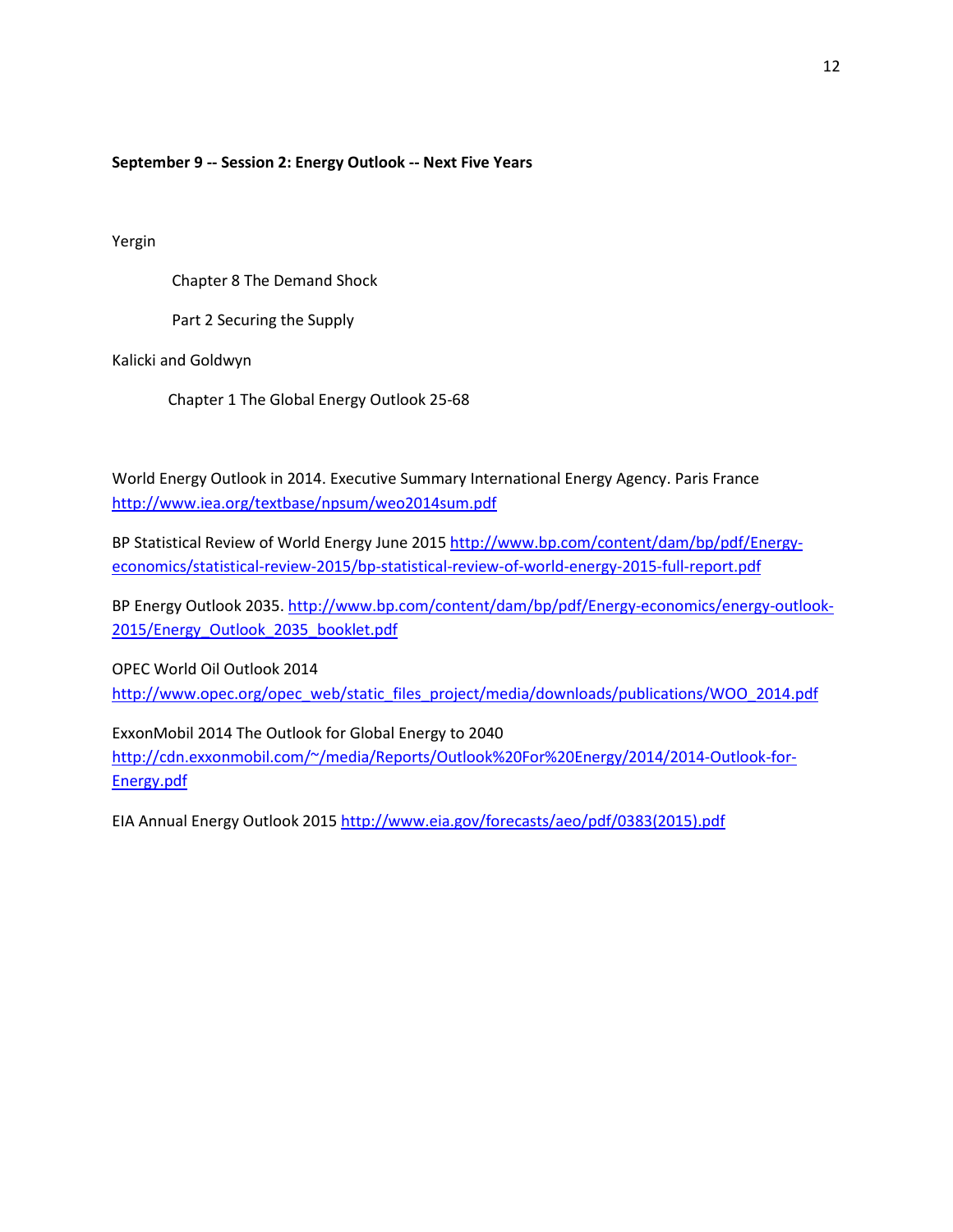**September 16 -- Session 3: Energy Security -- US Context** 

Yergin

Chapter 6 Aggregate Destruction

Chapter 7 War in Iraq

Kalicki and Goldwyn

Conclusion: Energy, Security and Foreign Policy 545-581

Maugeri, Leonardo. Oil: The Next Revolution. Boston MA: Harvard Kennedy School Belfer Center. June 2012<http://belfercenter.ksg.harvard.edu/files/Oil-%20The%20Next%20Revolution.pdf>

Remarks by Tom Donilon, National Security Advisor to the President At the Launch of Columbia University's Center on Global Energy Policy, April 24, 2013 [http://www.whitehouse.gov/the-press](http://www.whitehouse.gov/the-press-office/2013/04/24/remarks-tom-donilon-national-security-advisor-president-launch-columbia-)[office/2013/04/24/remarks-tom-donilon-national-security-advisor-president-launch-columbia-](http://www.whitehouse.gov/the-press-office/2013/04/24/remarks-tom-donilon-national-security-advisor-president-launch-columbia-)

Securing America's Future Energy, A National Strategy for Energy Security 2013 [http://www.secureenergy.org/sites/default/files/SAFE\\_National-Strategy-for-Energy-Security\\_0.pdf](http://www.secureenergy.org/sites/default/files/SAFE_National-Strategy-for-Energy-Security_0.pdf)

World Oil Transit Chokepoints. Energy Information Administration. [http://www.eia.gov/beta/international/analysis\\_includes/special\\_topics/World\\_Oil\\_Transit\\_Chokepoint](http://www.eia.gov/beta/international/analysis_includes/special_topics/World_Oil_Transit_Chokepoints/wotc.pdf) [s/wotc.pdf](http://www.eia.gov/beta/international/analysis_includes/special_topics/World_Oil_Transit_Chokepoints/wotc.pdf)

Cunningham, Nick and Warren Dym. The U.S. Tight-Oil Boom: Geopolitical Winner or Long-term Distraction. The American Security Project, Washington DC, August 2013 [http://americansecurityproject.org/featured-items/2013/perspective-the-u-s-tight-oil-boom](http://americansecurityproject.org/featured-items/2013/perspective-the-u-s-tight-oil-boom-geopolitical-winner-or-long-term-distraction/)[geopolitical-winner-or-long-term-distraction/](http://americansecurityproject.org/featured-items/2013/perspective-the-u-s-tight-oil-boom-geopolitical-winner-or-long-term-distraction/)

Oil Security 2025. Commission on Energy and Geopolitics. Washington, DC 2013 [http://secureenergy.org/sites/default/files/Oil\\_Security\\_2025\\_0.pdf](http://secureenergy.org/sites/default/files/Oil_Security_2025_0.pdf)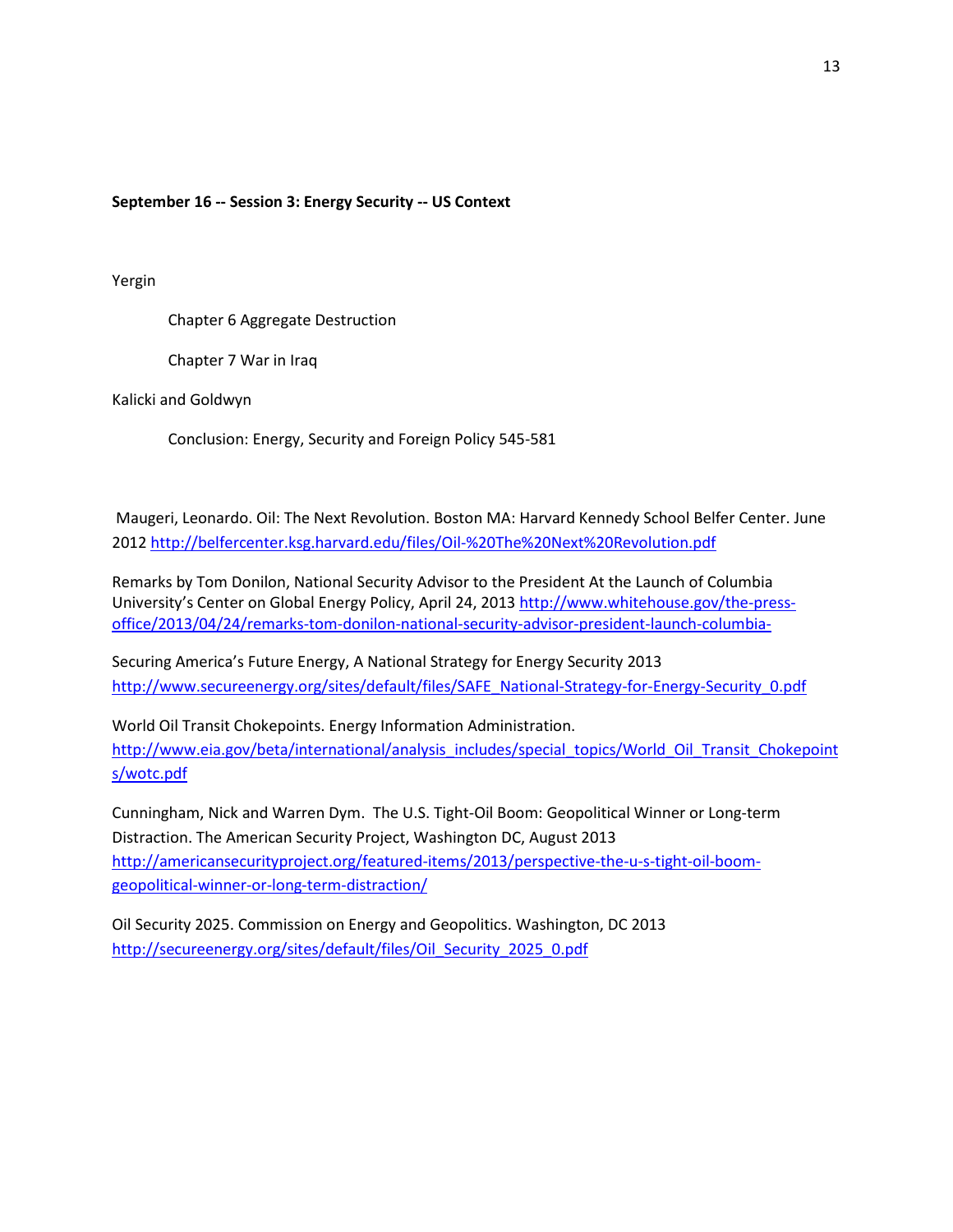# **September 23 -- Session 4: Environmental and Climate Change Challenges**

Yergin

Part 4 Climate and Carbon

Kalicki and Goldwyn

Chapter 21 Energy, Environment and Climate 483-498

De Vasconcelos, Alvaro ed., Global Trends 2030 - Citizens in an interconnected and polycentric world, European Union Institute for Security Studies, EUISS, Paris, 2012 [http://www.iss.europa.eu/uploads/media/ESPAS\\_report\\_01.pdf](http://www.iss.europa.eu/uploads/media/ESPAS_report_01.pdf)

Chapter 5 Climate change and scarcities: the challenges to human development

World Energy Outlook 2015 Special Report on Energy and Climate Change, IEA, Paris, April 2015 [https://www.iea.org/publications/freepublications/publication/WEO2015SpecialReportonEnergyandCli](https://www.iea.org/publications/freepublications/publication/WEO2015SpecialReportonEnergyandClimateChange.pdf) [mateChange.pdf](https://www.iea.org/publications/freepublications/publication/WEO2015SpecialReportonEnergyandClimateChange.pdf)

Coady, David, Ian Parrey, Louis Sears. And Baoping Shang. IMF Working Paper How Large are Global Energy Subsidies? WP/15/105 International Monetary Fund, May 2015 <http://www.imf.org/external/pubs/ft/wp/2015/wp15105.pdf>

Murphy, Alexander B. And Demian Hommel, The Geopolitical Implications of Environmental Change Department of Geography, University of Oregon. <http://geography.uoregon.edu/murphy/articles/murphy%20hommel%20with%20figures.pdf>

Espach, Ralph; Duncan Depledge ; Tobias Feakin. The Climate and Energy Nexus: Challenges and Opportunities for Transatlantic Security, CNA. Washington DC June 2013 (LINK NO LONGER VALID) <http://www.cna.org/sites/default/files/research/ClimateEnergyNexus.pdf>

New Lens Scenarios: A Shift in Perspective for a World in Transition. Shell International BV. 2013 [http://s03.static-shell.com/content/dam/shell](http://s03.static-shell.com/content/dam/shell-new/local/corporate/Scenarios/New_Lens_Scenarios_Low_Res.pdf)[new/local/corporate/Scenarios/New\\_Lens\\_Scenarios\\_Low\\_Res.pdf](http://s03.static-shell.com/content/dam/shell-new/local/corporate/Scenarios/New_Lens_Scenarios_Low_Res.pdf)

Jacoby, Henry D. & Y.H. Henry Chen. Expectations for a New Climate Agreement. MIT Joint Program on the Science and Policy of Global Change, Report No. 264, August 2014. [http://globalchange.mit.edu/files/document/MITJPSPGC\\_Rpt264.pdf](http://globalchange.mit.edu/files/document/MITJPSPGC_Rpt264.pdf)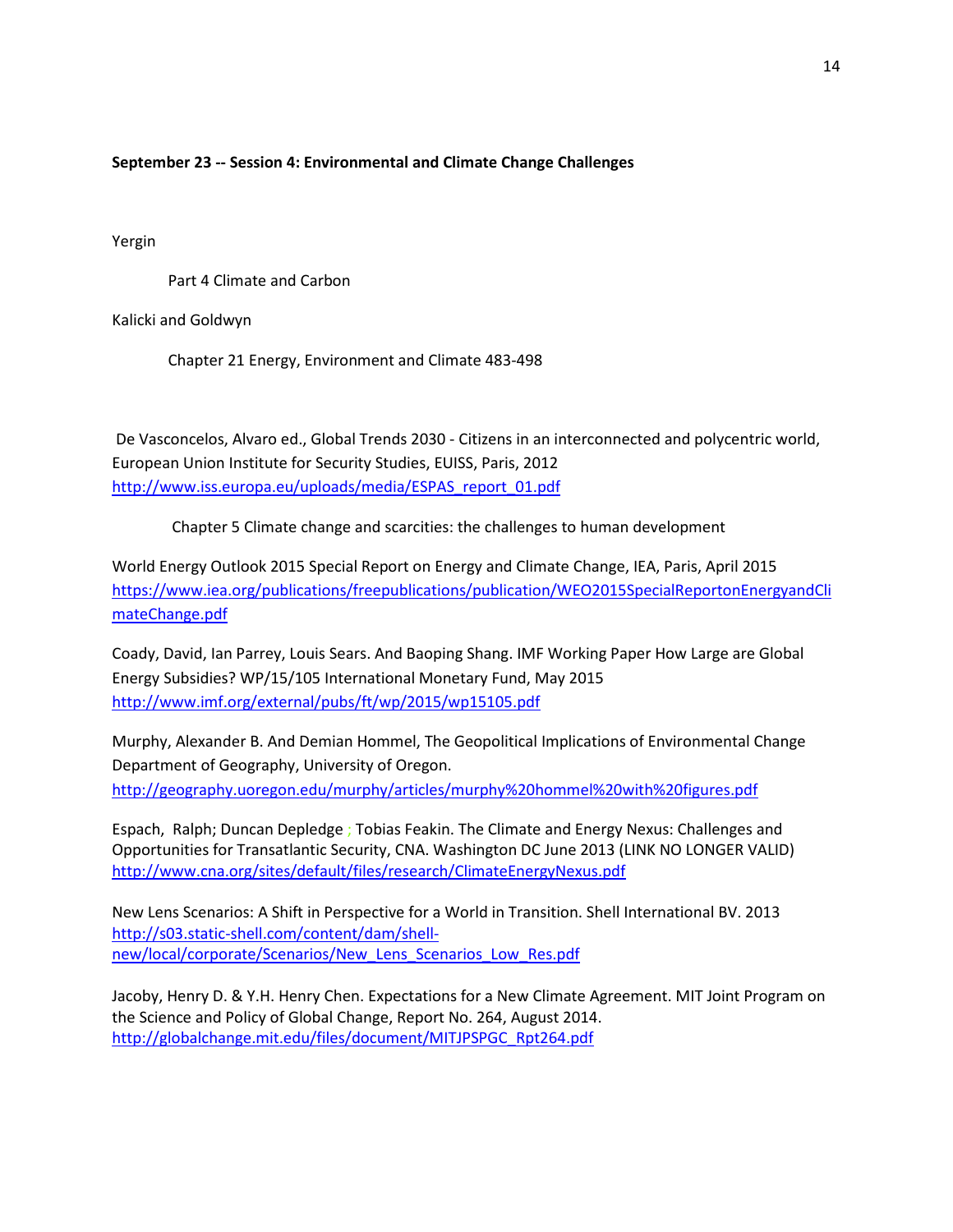#### **September 30 -- Session 5: Turkey/Russia/Caspian**

Yergin

Chapters 1 Russia Returns

Chapter 2 The Caspian Derby

Chapter 3 Across the Caspian

Kalicki and Goldwyn

Chapter 8 Russia and Eurasia 187-204

Turkey Country Analysis Brief.Energy Information Administration , April 17, 2014 [http://www.eia.gov/beta/international/analysis\\_includes/countries\\_long/Turkey/turkey.pdf](http://www.eia.gov/beta/international/analysis_includes/countries_long/Turkey/turkey.pdf)

Russia Country Analysis Brief. Energy Information Administration . November 26, 2013 [http://www.eia.gov/beta/international/analysis\\_includes/countries\\_long/Russia/russia.pdf](http://www.eia.gov/beta/international/analysis_includes/countries_long/Russia/russia.pdf)

Azerbaijan Country Analysis Brief. Energy Information Administration. August 1, 2014 [http://www.eia.gov/beta/international/analysis\\_includes/countries\\_long/Azerbaijan/azerbaijan.pdf](http://www.eia.gov/beta/international/analysis_includes/countries_long/Azerbaijan/azerbaijan.pdf)

Kazakhstan Country Analysis Brief. Energy Information Administration . January 14, 2015 [http://www.eia.gov/beta/international/analysis\\_includes/countries\\_long/Kazakhstan/kazakhstan.pdf](http://www.eia.gov/beta/international/analysis_includes/countries_long/Kazakhstan/kazakhstan.pdf)

Caspian Sea Region. Energy Information Administration. August 26, 2013 [http://www.eia.gov/beta/international/analysis\\_includes/regions\\_of\\_interest/Caspian\\_Sea/caspian\\_sea](http://www.eia.gov/beta/international/analysis_includes/regions_of_interest/Caspian_Sea/caspian_sea.pdf) [.pdf](http://www.eia.gov/beta/international/analysis_includes/regions_of_interest/Caspian_Sea/caspian_sea.pdf)

Global and Russian Energy Outlook Up To 2040. The Energy Research Institute of the Russian Academy of Sciences and Analytical Center for the Government of the Russian Federation. Moscow April 21, 2014, [http://www.eriras.ru/files/2014/forecast\\_2040\\_en.pdf](http://www.eriras.ru/files/2014/forecast_2040_en.pdf)

Okumus, Oglu. Turkey's Standing in Gas Pipeline Games. Geopolitical Trends Center (GPoT) GPoT PB no.31, March 2012 [http://www.gpotcenter.org/dosyalar/PB31\\_2012\\_Gas\\_Okumus.pdf](http://www.gpotcenter.org/dosyalar/PB31_2012_Gas_Okumus.pdf)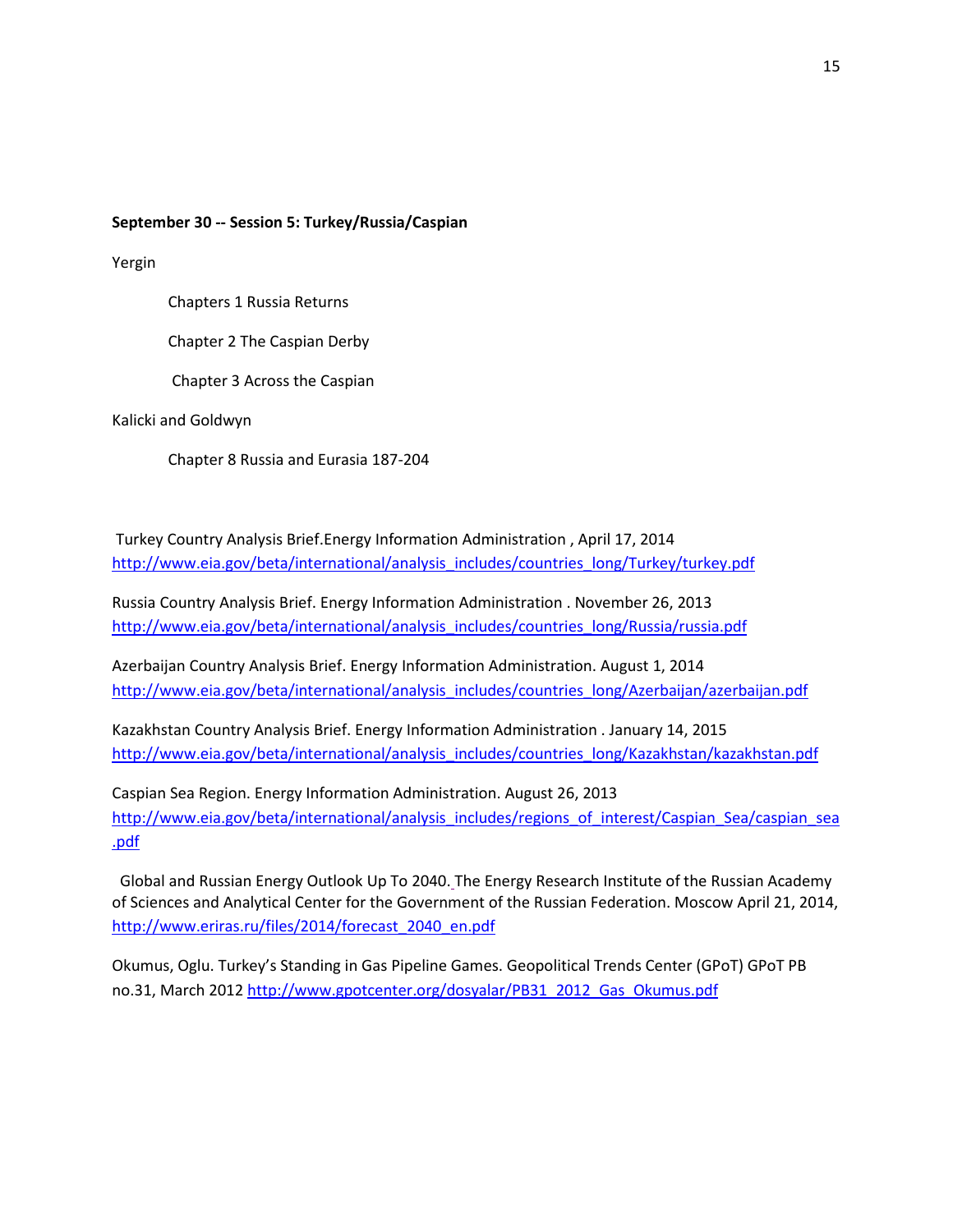#### **October 7 -- Session 6: Far East and South Asia -- Energy Moves East**

**Guest Lecturer:**

**Laura Singer, Energy Information Administration (confirmed)**

Yergin

Chapter 4 Supermajors

Chapter 9 China Rise

Chapter 10 China in the Fast Lane

Kalicki and Goldwyn

Chapter 13 China, India and Asian Energy 283-302

China Country Analysis Brief. Energy Information Administration. May 14, 2015 [http://www.eia.gov/beta/international/analysis\\_includes/countries\\_long/China/china.pdf](http://www.eia.gov/beta/international/analysis_includes/countries_long/China/china.pdf)

India Country Analysis Brief. Energy Information Administration. June 26, 2014 [http://www.eia.gov/beta/international/analysis\\_includes/countries\\_long/India/india.pdf](http://www.eia.gov/beta/international/analysis_includes/countries_long/India/india.pdf)

Jian, Zhang. China's Energy Security: Prospects, Challenges and Opportunities. Washington DC: Brookings Institution. July 2011

[http://www.brookings.edu/~/media/research/files/papers/2011/7/china%20energy%20zhang/07\\_china](http://www.brookings.edu/~/media/research/files/papers/2011/7/china%20energy%20zhang/07_china_energy_zhang_paper.pdf) [\\_energy\\_zhang\\_paper.pdf](http://www.brookings.edu/~/media/research/files/papers/2011/7/china%20energy%20zhang/07_china_energy_zhang_paper.pdf)

Linn, Jenney China's Energy Security Dilemma. Project 2049 Institute [http://project2049.net/documents/china\\_energy\\_dilemma\\_lin.pdf](http://project2049.net/documents/china_energy_dilemma_lin.pdf)

Sun-Joo Ahn and Dagmar Graczyk Understanding Energy Challenges in India IEA, 2012 [http://www.idsa.in/nationalstrategy/eventDec10/WP\\_DevikaSharma.pdf](http://www.idsa.in/nationalstrategy/eventDec10/WP_DevikaSharma.pdf)

South China Sea. Energy information Administration. February 7, 2013 http://www.eia.gov/countries/analysisbriefs/South China Sea/south china sea.pdf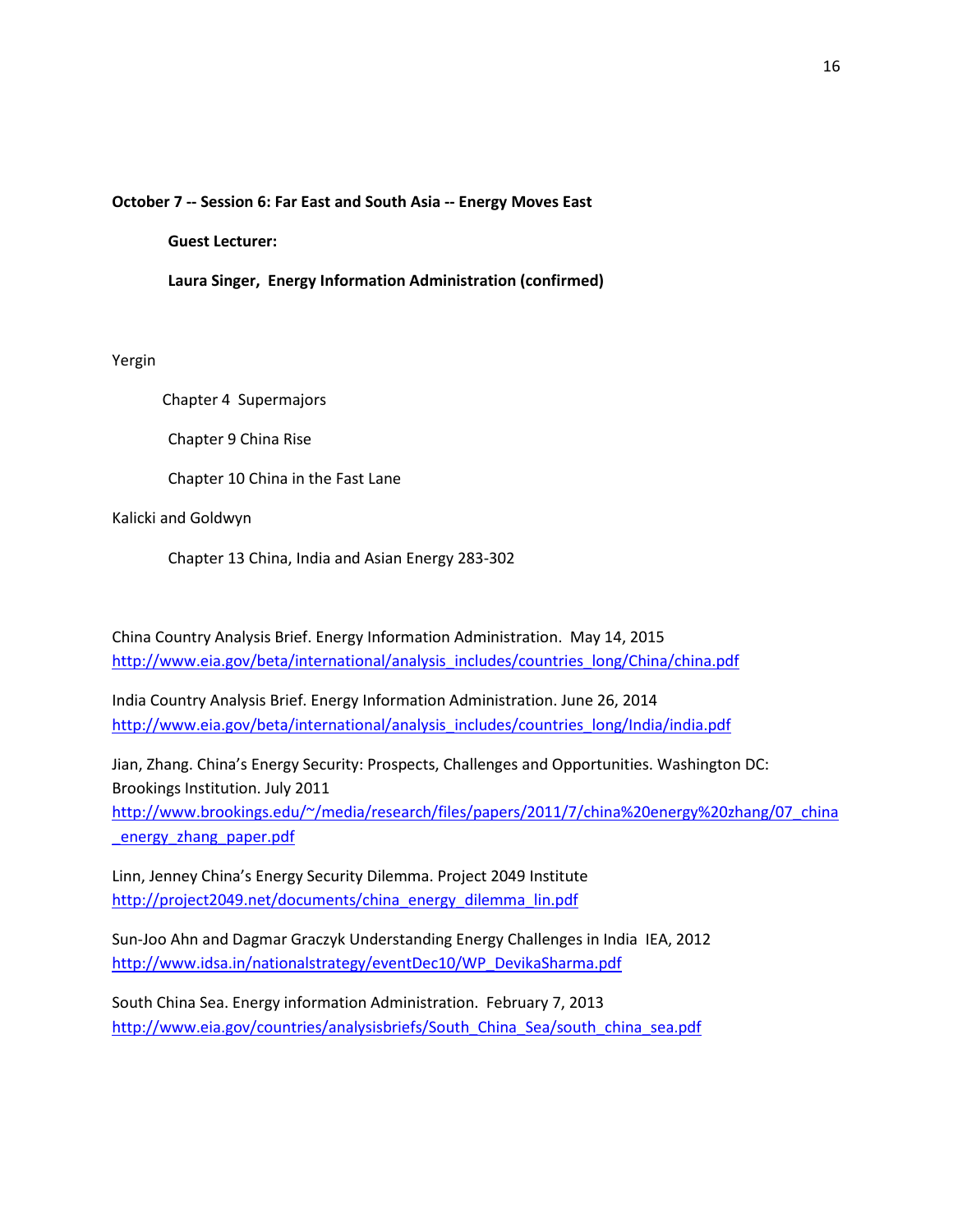#### **October 14 -- Session 7: "Resource Curse" – Corruption**

#### Yergin

Chapter 5 Petro State

Kalicki and Goldwyn

Chapter 19 Governance, Transparency and Sustainable Development

Find Levine and Tsalik readings at e-reserves on Blackboard

Tsalik, Svetlana. Caspian Oil Windfalls: Who Will Benefit? Open Society Institute

Chapter 2 Natural Resource Funds: Case Studies in Success and Failure

Levine, Steve. The Oil and the Glory. Random House, New York 2007

Chapter 1 The Barons

Chapter 2 A Visitor from Sweden

Chapter 3 Revolutions

Chapter 4 Soviet Days

Ahmadov, Ingilab; Mammadov, Jehun; Aslani, Kenan. Assessment of Institutional Quality in Resource-Rich Caspian Basin Countries. Eurasia Hub, June 4, 2013

Working Group on Corruption and Security. Corruption: The Unrecognized Threat to International Security. Carnegie Endowment for International Peace, June 2014. [http://carnegieendowment.org/files/corruption\\_and\\_security.pdf](http://carnegieendowment.org/files/corruption_and_security.pdf)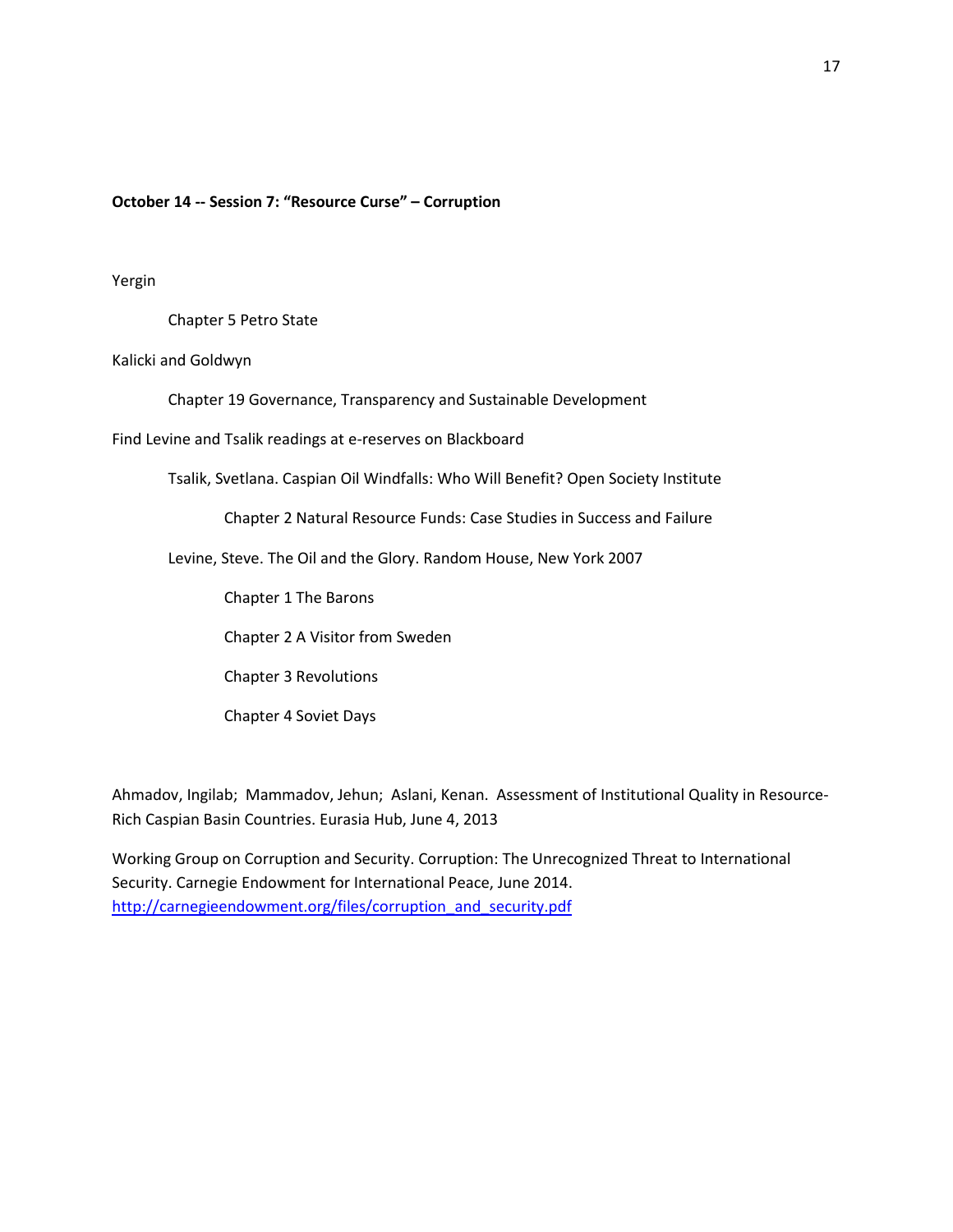#### **October 21 -- Session 8: Technological Change and Low Carbon Approaches**

#### **Guest Lecturer**

**Leigh Hendrix** GoldwynGlobal Strategies

Yergin

Part 5 New Energies

Part 6 Road to the Future

Kalicki and Goldwyn

Chapter 17 Technology, Development and Energy Security 378-421

Tracking Clean Energy Progress: Energy Technology Perspectives 2012 Pathways to a Clean Energy System: International Energy Agency, 2012 <http://www.iea.org/publications/freepublications/publication/ETP2012SUM.pdf>

Ladislaw, Sarah, et. Al. A Roadmap for a Secure, Low-Carbon Energy Economy. Washington, DC: CSIS. January 2009[. http://pdf.wri.org/secure\\_low\\_carbon\\_energy\\_economy\\_roadmap.pdf](http://pdf.wri.org/secure_low_carbon_energy_economy_roadmap.pdf)

Millhone, John P. Russia's Neglected Energy Reserves. Washington, DC: Carnegie Endowment for International Peace. 2010 [http://www.carnegieendowment.org/files/russia\\_energy\\_reserve.pdf](http://www.carnegieendowment.org/files/russia_energy_reserve.pdf)

Gordon, Deborah. The Carbon Contained in Global Oils. Washington, DC. Carnegie Endowment for International Piece. 201[2 http://carnegieendowment.org/files/global\\_oils.pdf](http://carnegieendowment.org/files/global_oils.pdf)

Gordon, Deborah. Understanding Unconventional Oil. Washington, DC Carnegie Endowment for international Peace. 2012 [http://carnegieendowment.org/files/unconventional\\_oil.pdf](http://carnegieendowment.org/files/unconventional_oil.pdf)

BP. Technology Outlook, November 2015[. http://www.bp.com/content/dam/bp/pdf/technology/bp](http://www.bp.com/content/dam/bp/pdf/technology/bp-technology-outlook.pdf)[technology-outlook.pdf](http://www.bp.com/content/dam/bp/pdf/technology/bp-technology-outlook.pdf)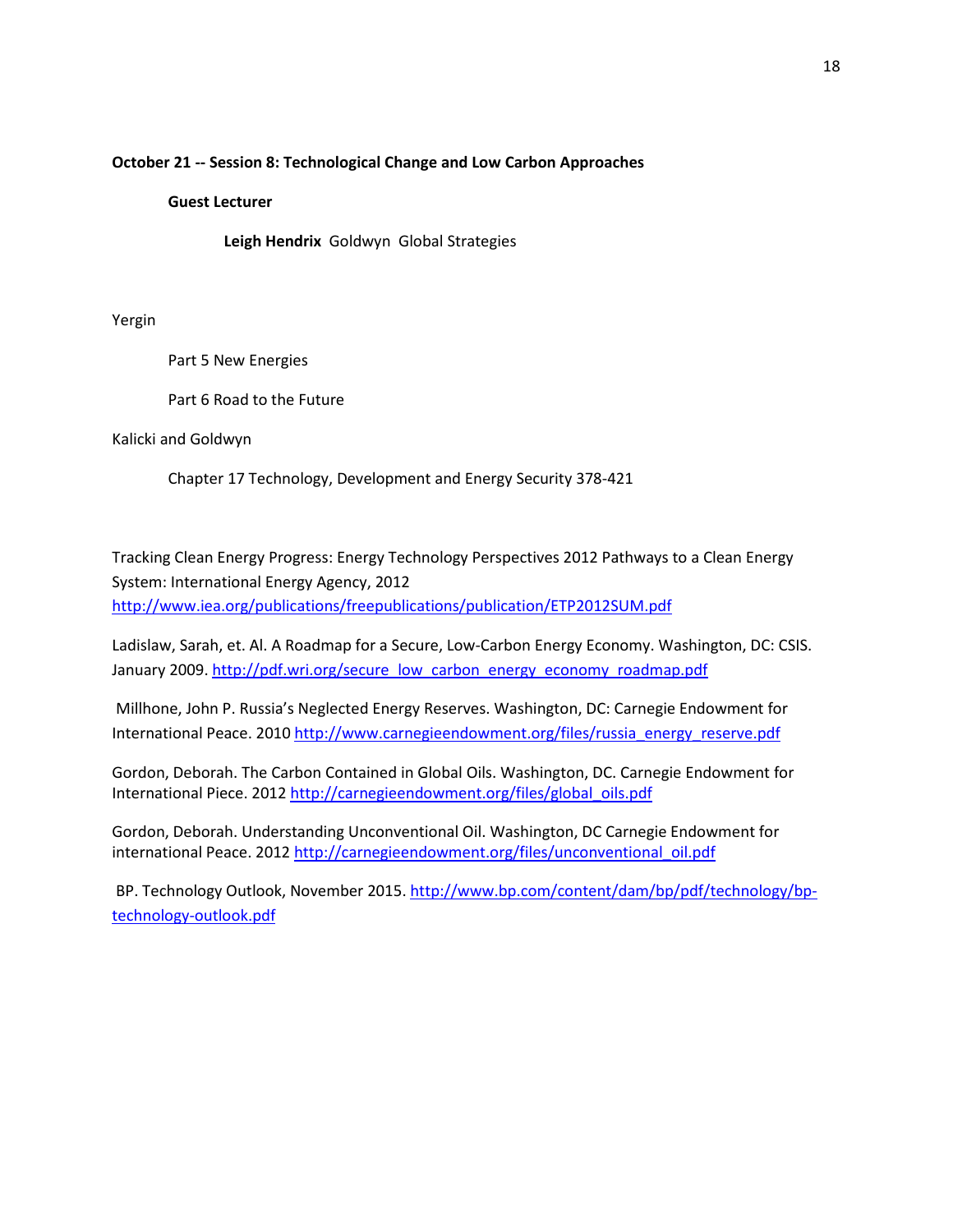# **October 28 -- Session 9: North Africa, Middle East and Africa – Something Old, Something New**

Kalicki and Goldwyn

Chapter 5 OPEC: Can the Cartel Survive Another 50 Years? 121-139

Part III The Middle East and Africa 225-277

Angola Country Analysis Brief. Energy Information Administration. March 19, 2015. [http://www.eia.gov/beta/international/analysis\\_includes/countries\\_long/Angola/angola.pdf](http://www.eia.gov/beta/international/analysis_includes/countries_long/Angola/angola.pdf)

Algeria Country Analysis Brief. Energy information Administration. July 24, 2014. [http://www.eia.gov/beta/international/analysis\\_includes/countries\\_long/Algeria/algeria.pdf](http://www.eia.gov/beta/international/analysis_includes/countries_long/Algeria/algeria.pdf)

Eastern Mediterranean Analysis Brief. Energy Information Administration. August 13, 2013. [http://www.eia.gov/beta/international/analysis\\_includes/regions\\_of\\_interest/Eastern\\_Mediterranean/](http://www.eia.gov/beta/international/analysis_includes/regions_of_interest/Eastern_Mediterranean/eastern-mediterranean.pdf) [eastern-mediterranean.pdf](http://www.eia.gov/beta/international/analysis_includes/regions_of_interest/Eastern_Mediterranean/eastern-mediterranean.pdf)

Qatar Country Analysis Brief. Energy Information Administration. October 20, 2015. [http://www.eia.gov/beta/international/analysis\\_includes/countries\\_long/Qatar/qatar.pdf](http://www.eia.gov/beta/international/analysis_includes/countries_long/Qatar/qatar.pdf)

Saudi Arabia Country Analysis Brief. Energy Information Administration September 10, 2014 [http://www.eia.gov/beta/international/analysis\\_includes/countries\\_long/Saudi\\_Arabia/saudi\\_arabia.pd](http://www.eia.gov/beta/international/analysis_includes/countries_long/Saudi_Arabia/saudi_arabia.pdf) [f](http://www.eia.gov/beta/international/analysis_includes/countries_long/Saudi_Arabia/saudi_arabia.pdf)

Iran Country Analysis Brief Energy Information Administration. June 19, 2015 http://www.eia.gov/beta/international/analysis\_includes/countries\_long/Iran/iran.pdf

Tagliapietra Simone. Towards a New Eastern Mediterranean Energy Corridor: Natural Gas Developments: Between Market Opportunities and Geopolitical Risks. FEEM December 2013. <http://www.feem.it/userfiles/attach/2013215105594NDL2013-012.pdf>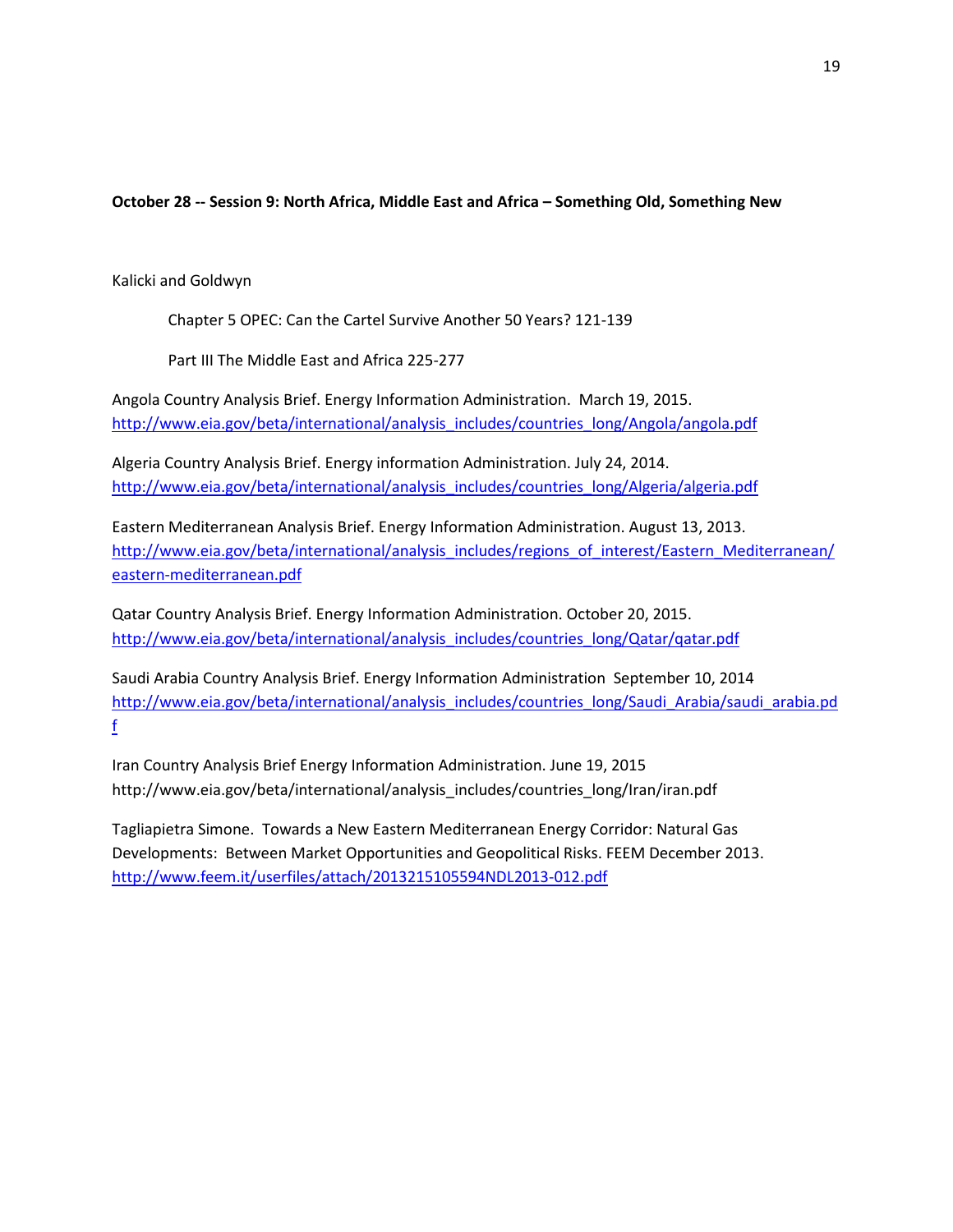**November 4 -- Session 10: Western Hemisphere -- Energy exporter for how long?** 

Kalicki and Goldwyn

Part V. The Western Hemisphere 323-371

Annual Energy Outlook 2015. Energy Information Administration , April 2015 [http://www.eia.gov/forecasts/aeo/pdf/0383\(2015\).pdf](http://www.eia.gov/forecasts/aeo/pdf/0383(2015).pdf)

U.S. Crude Oil, Natural Gas and Natural Gas Liquids Proved Reserves 2013. U.S. Energy Information Administration, December 2014.<http://www.eia.gov/naturalgas/crudeoilreserves/pdf/uscrudeoil.pdf>

Canada Country Analysis Brief. Energy Information Administration. September 30, 2014. [http://www.eia.gov/beta/international/analysis\\_includes/countries\\_long/Canada/canada.pdf](http://www.eia.gov/beta/international/analysis_includes/countries_long/Canada/canada.pdf)

Mexico Country Analysis Brief. Energy Information Administration. April 24, 2014. [http://www.eia.gov/beta/international/analysis\\_includes/countries\\_long/Mexico/mexico.pdf](http://www.eia.gov/beta/international/analysis_includes/countries_long/Mexico/mexico.pdf)

Brazil Country Analysis Brief. Energy Information Administration. December 29, 2014. [http://www.eia.gov/beta/international/analysis\\_includes/countries\\_long/Brazil/brazil.pdf](http://www.eia.gov/beta/international/analysis_includes/countries_long/Brazil/brazil.pdf)

Venezuela Country Analysis Brief. Energy Information Administration. June 20, 2014. http://www.eia.gov/beta/international/analysis\_includes/countries\_long/Venezuela/venezuela.pdf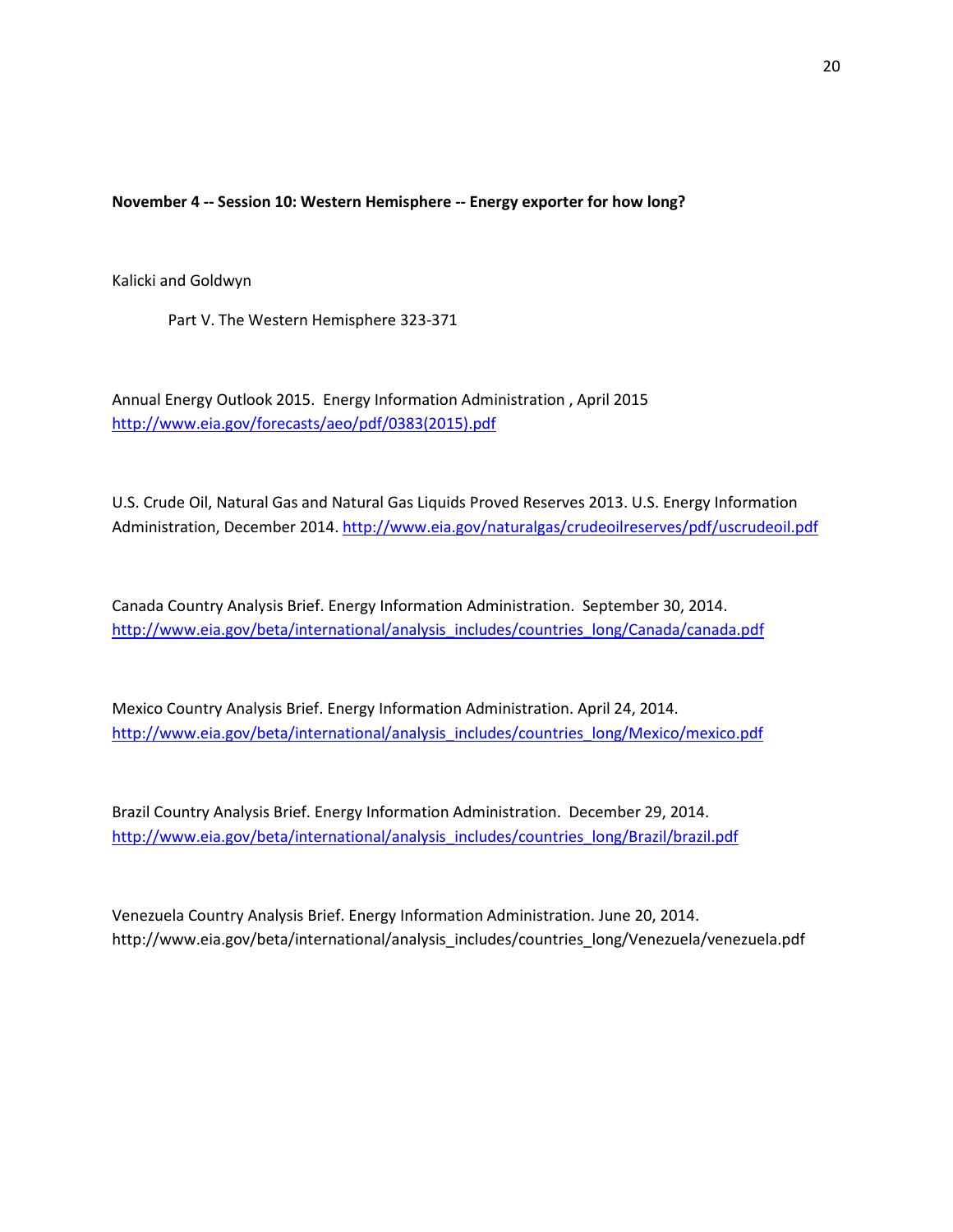**November 11 -- Session 11: Far North -- "The Last Frontier"** 

**Guest Lecturer:** 

# **Ambassador(ret) Ken Yalowitz Georgetown University (confirmed)**

Kalicki and Goldwyn

Chapter 9 The Arctic: Promise or Peril? 205-220

Trenin, Dmitri and Pavel Baev. The Arctic: A View from Moscow. Carnegie Endowment for International Peace, 2010. [http://carnegieendowment.org/files/arctic\\_cooperation.pdf](http://carnegieendowment.org/files/arctic_cooperation.pdf)

Conley, Heather; Jamie Kraut; Terry Toland. A New Security Architecture for the Arctic. Center for Strategic and international Studies, January 2012. [http://csis.org/files/publication/120117\\_Conley\\_ArcticSecurity\\_Web.pdf](http://csis.org/files/publication/120117_Conley_ArcticSecurity_Web.pdf)

Holmes, James. Open Seas: the Arctic is the Mediterranean of the 21<sup>st</sup> Century. Foreign Policy. October 27, 2012.

[www.foreignpolicy.com/articles/2012/10/29/open\\_seas?print=yes&hidecomments=yes&page=full](http://www.foreignpolicy.com/articles/2012/10/29/open_seas?print=yes&hidecomments=yes&page=full)

Collins, James; Michael Sfraga; Ross Virginia, Kenneth Yalowitz. A Euro-Atlantic Action Plan for Cooperation and Enhanced Arctic Security. The Carnegie Russia and Eurasia Program. May 14, 2013. [http://carnegieendowment.org/files/UArctic\\_report\\_full.pdf](http://carnegieendowment.org/files/UArctic_report_full.pdf)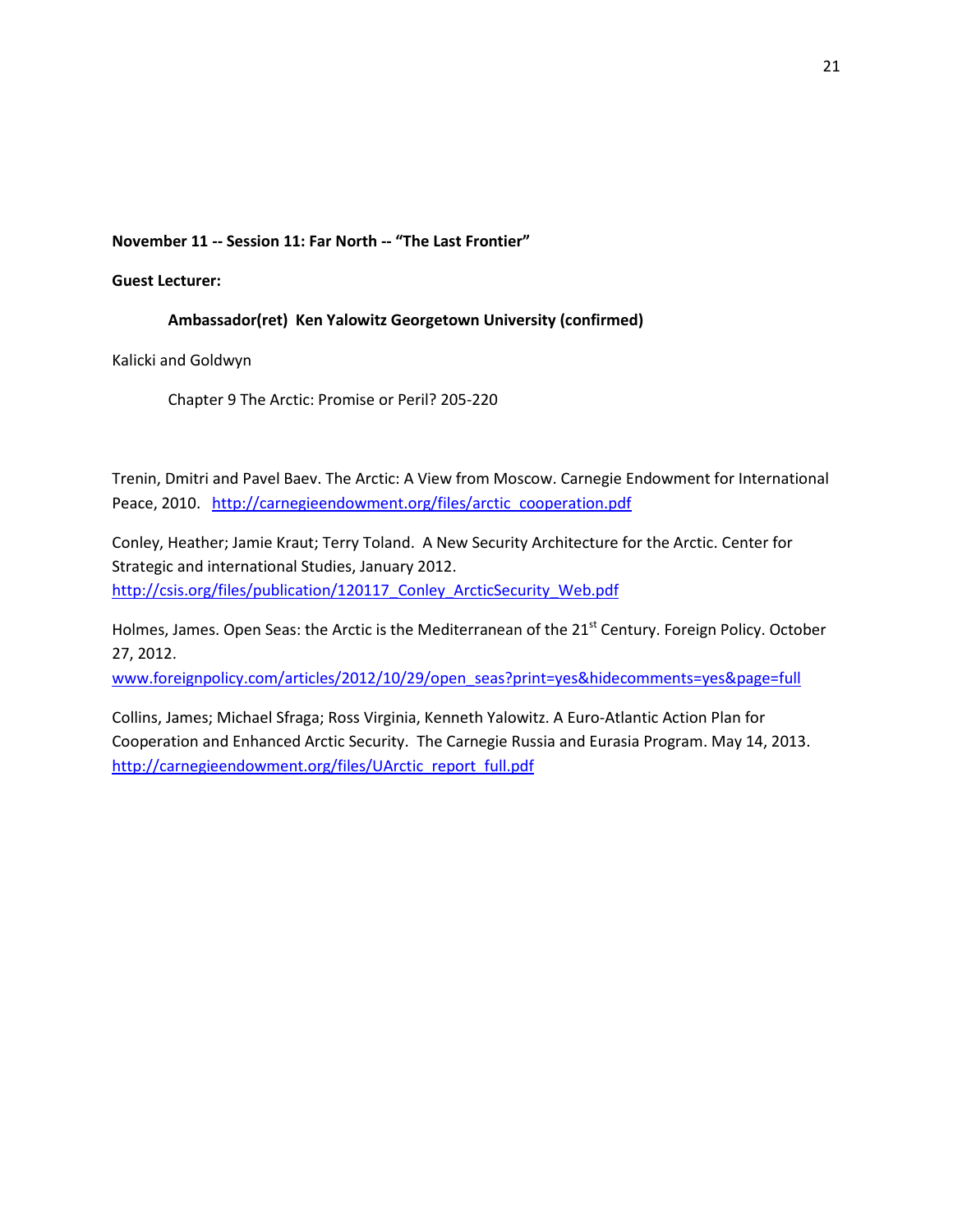### **November 18 -- Session 12: European Energy Security**

**Guest Lecturer:** 

Kalicki and Goldwyn

Chapter 7 European Gas Supply: Unfinished Business 169-186

Rosner, Kevin .Closing the Gap Between Energy & National Security Policy. Journal of Energy Security May 2010 issue

[http://www.ensec.org/index.php?option=com\\_content&view=article&id=245:closing-the-gap-between](http://www.ensec.org/index.php?option=com_content&view=article&id=245:closing-the-gap-between-energy-aamp-national-security-policy&catid=106:energysecuritycontent0510&Itemid=361)[energy-aamp-national-security-policy&catid=106:energysecuritycontent0510&Itemid=361](http://www.ensec.org/index.php?option=com_content&view=article&id=245:closing-the-gap-between-energy-aamp-national-security-policy&catid=106:energysecuritycontent0510&Itemid=361)

European Council (23 and 24 October 2014) Conclusions on 2030 Climate and Energy Policy Framework. [http://www.consilium.europa.eu/uedocs/cms\\_data/docs/pressdata/en/ec/145356.pdf](http://www.consilium.europa.eu/uedocs/cms_data/docs/pressdata/en/ec/145356.pdf)

Energy 2020 A strategy for competitive, sustainable and secure energy. COM(2010) 639 final. European Commission High Representative of the European Union for Foreign Affairs and Security. Brussels: European Commission, November 10, 2012.

<http://eur-lex.europa.eu/LexUriServ/LexUriServ.do?uri=COM:2010:0639:FIN:EN:PDF>

Ratner, Michael Et. Al. Europe's Energy Security: Options and Challenges to Natural Gas Supply Diversification. Washington, DC. Congressional Research Service, November 5, 2015

IEA World Energy Outlook Executive Summary 2015. International Energy Agency. November 10, 2015. <http://www.iea.org/Textbase/npsum/WEO2015SUM.pdf>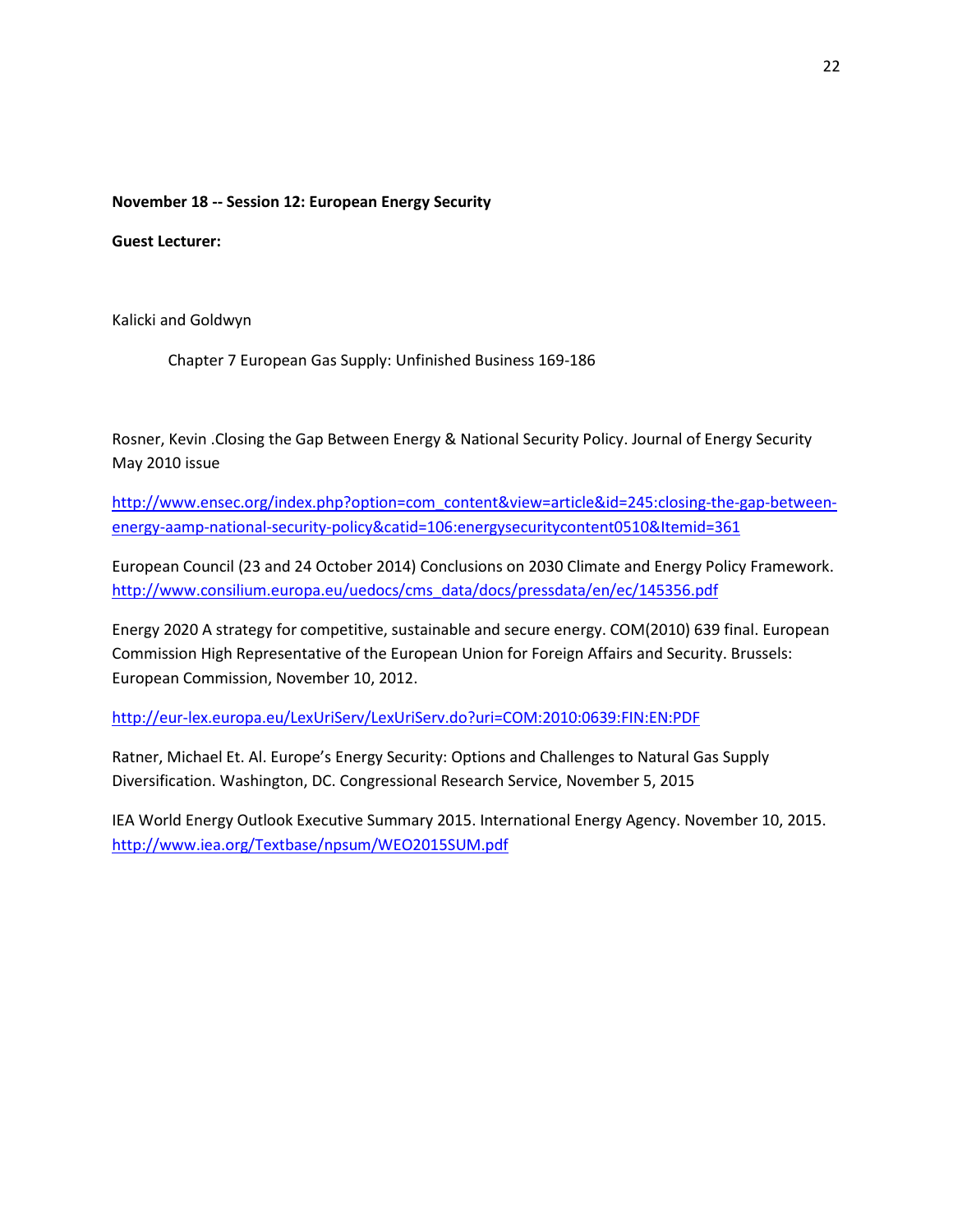**December 2 -- Session 13: Does Nuclear Have a Future?** 

Yergin

Part 3 The Electric Age

Ilnyckyj,Milan. 'Climate Change, Energy Security, and Nuclear Power,' *stair* 4:2 (2009): 92-112. <http://www.sindark.com/NonBlog/Articles/CCNuclear.pdf>

Loudermilk, Micah J[..](http://www.ensec.org/index.php?option=com_content&view=article&id=314:small-nuclear-reactors-and-us-energy-security-concepts-capabilities-and-costs&catid=116:content0411&Itemid=375) **"**[Small Nuclear Reactors and US Energy Security: Concepts, Capabilities, and Costs"](http://www.ensec.org/index.php?option=com_content&view=article&id=314:small-nuclear-reactors-and-us-energy-security-concepts-capabilities-and-costs&catid=116:content0411&Itemid=375)  Journal of Energy Security May 31, 2011

Nuclear Energy Agency. The Security of Energy Supply and the contribution of Nuclear Energy., OECD, 2010<http://www.oecd-nea.org/pub/security-energy-exec-summary.pdf>

**December 9 – Session 14: Class Oral Policy Briefing on COP-21**

**December 16 (ck) -- Final**